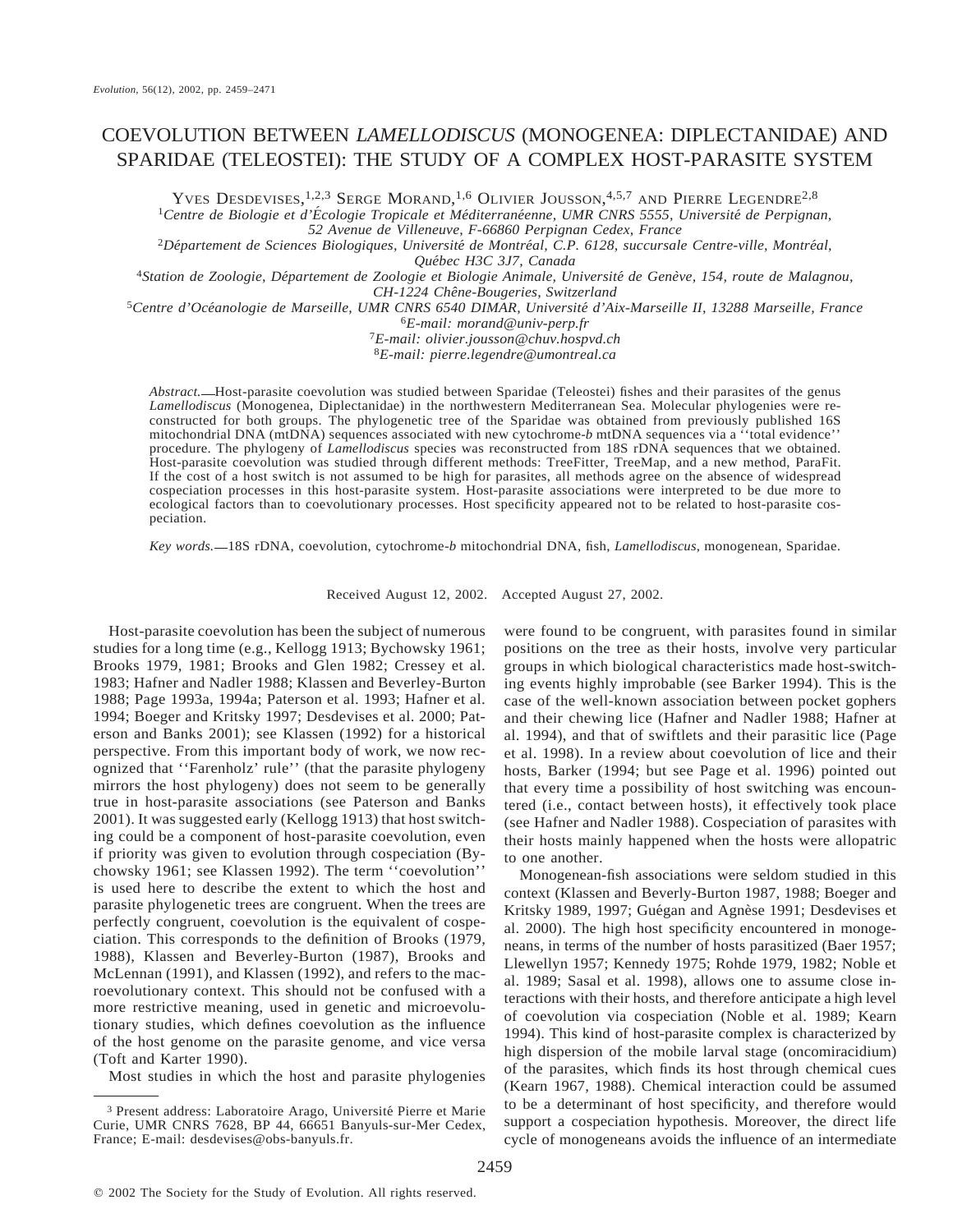host in the phylogenetic relationship of the final host with its parasite. However, other authors have argued that the capacity of dispersion of the larval stage in monogeneans suggests important possibilities for new host colonization (Brooks and McLennan 1991). Moreover, adults of some monogenean species are supposed to be able to survive for a short time period outside the host (see Bakke et al. 1992 on *Gyrodactylus*), thus increasing the possibility of dispersion. It has been suggested that monogeneans are transmitted via host contact. It has also been suggested that no or little competition exists among ectoparasitic monogeneans (Rohde 1979, 1994; Simkova et al. 2000). So, potentially competing species would not be an obstacle to host switching in monogeneans, in contrast to lice for example (see Barker 1994). Studies on the coevolution of monogeneans with their hosts apparently supports the existence of host-switching events: Boeger and Kritsky (1997) have suggested that several dispersion events took place in the early history of monogeneans; Klassen and Beverley-Burton (1987, 1988) suggested that *Ligictaluridus* ancyrocephalid monogeneans have not strictly cospeciated with their fish hosts; Desdevises et al. (2000) suggested that the *Lamellodiscus* species associated with *Pagellus* (Sparidae) have not cospeciated with their hosts; and Sinnappah at al. (2001) proposed the existence of dispersion events in the history of Polystomatid monogeneans.

The precise reconstruction of a hypothetical coevolutionary scenario between hosts and their parasites is not always straightforward. Page (1993b, 1994b), and Page and Charleston (1998) have shown that sometimes, and at least in theory, no switching event is necessary to reconcile the host and parasite trees. A host-parasite association whose phylogenetic trees are not congruent can closely coevolve via duplication, cospeciation and lineage sorting, without any host-switching events. Likewise, the absence of congruence may not always be equated with a lack of historical association between the two components. When the host and parasite phylogenetic trees are similar or almost similar, with parasites found in similar positions on the tree as their hosts, the use of a special analytical method to study coevolution among them may not be necessary. In that case, the putative colonization events can be inferred by visual examination of the trees (e.g., Verneau et al. 1997). However, if the pattern becomes more complicated, a rigorous method should be used to choose among a number of potential scenarios. Several methods have been developed to study host-parasite coevolution. These are Brooks' parsimony analysis (BPA; Brooks 1981; Brooks and McLennan 1991), component analysis (Component; Page 1993c), trees reconciliation (TreeMap; Page 1994b), eventbased methods (TreeFitter; Ronquist 1995, 1997; Jungles; Charleston 1998), the maximum-likelihood method (Huelsenbeck et al. 1997), and a method based on Bayesian inference (Huelsenbeck et al. 2000). These methods search for an optimal evolutionary scenario for the association between a set of hosts and their parasites; they either take into account, or do not, estimates of the probability of occurrence of each type of evolutionary event. To achieve that, each method has a specific way of using cospeciation, duplication, sorting, and switching events. For more explanation of the terminology, see Page (1994b), Ronquist (1997), Charleston (1998), Page and Charleston (1998), and Paterson and Banks (2001).

In this study, we investigate coevolutionary interactions in a Mediterranean fish-monogenean association that has been known for a long time and is well studied (Euzet and Oliver 1966, 1967; Oliver 1968, 1973, 1974, 1987; Euzet 1984; Euzet et al. 1993). For that reason, the known pattern of host specificity may be considered close to reality. The inventory of fish parasites in the Mediterranean Sea is considered one of the most exhaustive in the world (Caro et al. 1997). The host-parasite association studied here is formed by the monogenean gill ectoparasites of the genus *Lamellodiscus* Johnston and Tiegs 1922, which are parasites of teleost fishes of the Sparidae family (Oliver 1987; Euzet et al. 1993). The pattern of host-parasite relationships is described in Table 1. The observations made during the present study, in addition to the many papers cited above, support this pattern. There are 20 described *Lamellodiscus* species and 16 Sparidae in the study area. This host-parasite system is distinctive because some of its monogenean species are not as specific as those usually observed in monogeneans. Some parasites in this system can indeed be considered generalists (e.g., *L. ignoratus* uses six host species, whereas *L. elegans* uses five). However, more than half of these parasite species (11) are strict specialists (using one host species), and three species use only two host species, making it possible to study the influence of tight host-specificity on cospeciation. In addition, this system is characterized by a high number of parasite and host species living in sympatry (Whitehead et al. 1986). All potential hosts are then always ''available'' to the parasites. The observation of a tight cospeciation pattern, in this case, would be the sole result of the influence of the hosts on the parasite evolutionary history, because no ecological or geographic barrier could be invoked to explain parasite speciation. Several of the above-mentioned methods will be used here to study coevolution, in addition to a new method that makes use of the host and parasite phylogenetic distance matrices as well as a matrix describing the host-parasite association links (Legendre et al. 2002).

The objectives of this study are to reconstruct molecular phylogenies for the hosts (Sparidae) and their monogenean parasites (*Lamellodiscus*), to assess the extent of cospeciation in this association, and to propose an interpretation of the observed pattern.

# MATERIALS AND METHODS

## *Sampling*

Sparid fish were caught in several locations in the northwestern Mediterranean Sea: in the Golfe du Lion near Banyuls-sur-Mer (France), near Marseille (France), and in Corsica (Scandola Natural Reserve, France). *Lamellodiscus* were dislodged from the gills of the fish under a dissecting microscope and identified using the morphology of the haptor and copulatory organ observed under an optical microscope with  $400\times$  magnification. Parasites were stored in 95% alcohol before DNA extraction.

# *Phylogenies*

For the host and parasite phylogenetic analyses, saturation levels in the DNA sequences were estimated by plotting dis-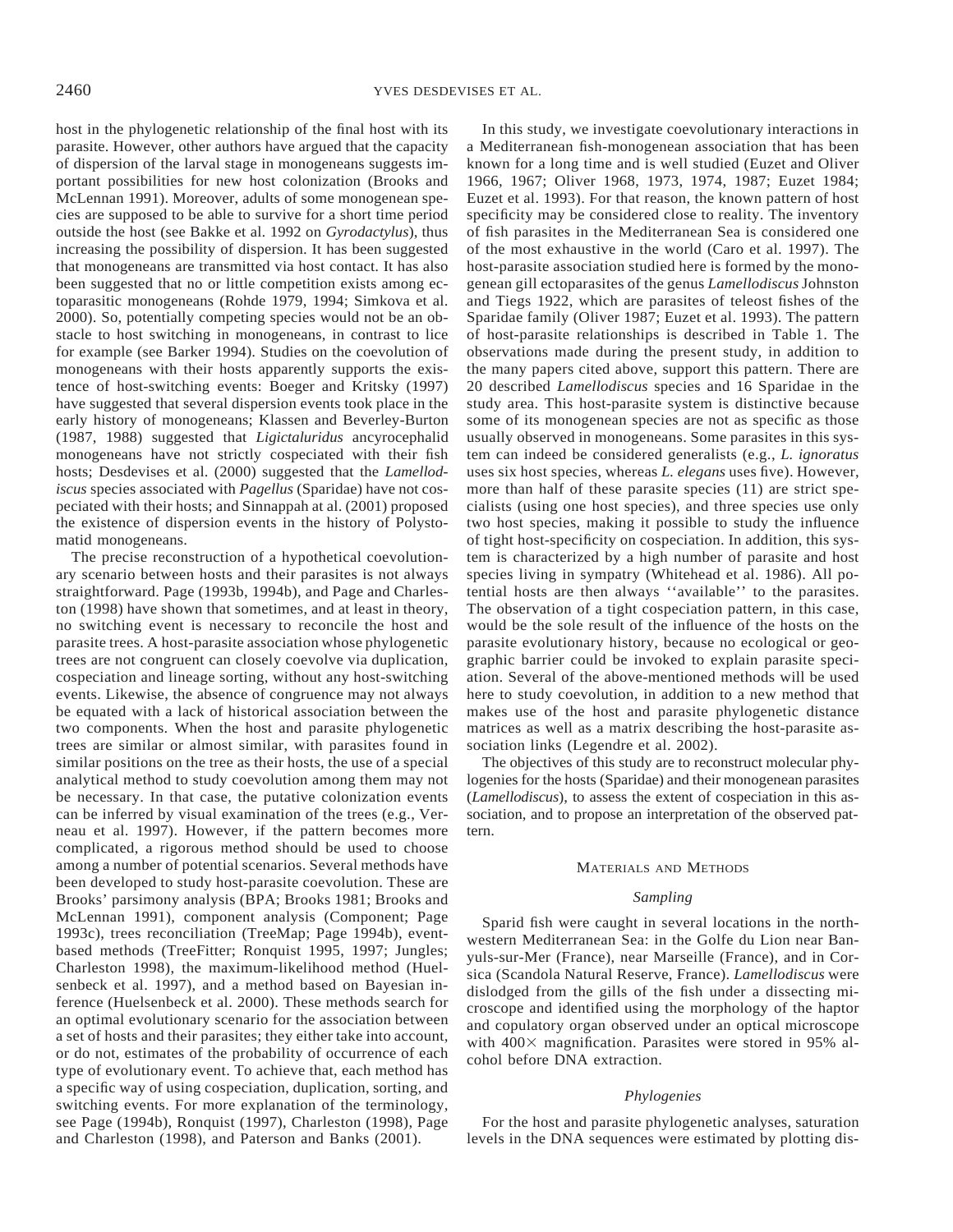| outgroup species<br>Sparidae species<br>Parasites (18S)<br>Hosts (16S/cytochrome-b)<br>L. baeri<br>Pagrus pagrus<br>AY038187*<br>AJ247277/AJ319815*<br>L. bidens<br>Diplodus puntazzo<br>AY038188*<br>AJ247291/AJ277368<br>Diplodus annularis<br>AY038189*<br>AJ247286/AJ277366<br>L. coronatus<br>Diplodus cervinus<br>AJ247290/AJ277367<br>Diplodus sargus<br>AJ247293/AJ277369<br>L. drummondi<br>Pagellus acarne<br>AJ276441<br>AJ247281/AJ276879<br>Diplodus annularis<br>AF294956<br>L. elegans<br>Diplodus sargus<br>Diplodus vulgaris<br>AJ247294/AJ277370<br>Oblada melanura<br>AJ247296/AJ319813*<br>Spondyliosoma cantharus<br>AJ247280/AJ319811*<br>AY038190*<br>Diplodus annularis<br>L. ergensi<br>Diplodus puntazzo<br>Diplodus sargus<br>Diplodus vulgaris<br>Pagellus erythrinus<br>L. erythrini<br>AJ276440<br>AJ247284/AJ276881<br>Diplodus annularis<br>AY038191*<br>L. fraternus<br>Diplodus vulgaris<br>Diplodus annularis<br>AY038192*<br>L. furcosus<br>Diplodus sargus<br>Diplodus annularis<br>AY038193*<br>L. gracilis<br>Diplodus sargus<br>Oblada melanura<br>L. hilii<br>Diplodus puntazzo<br>AY038194*<br>Diplodus annularis<br>AF294957<br>L. <i>ignoratus</i><br>Diplodus puntazzo<br>Diplodus sargus<br>Diplodus vulgaris<br>AJ247285/AJ277371<br>Lithognathus mormyrus<br>Sarpa salpa<br>AJ247269/AJ319812*<br>Diplodus puntazzo<br>AY038195*<br>L. impervius<br>Spondyliosoma cantharus<br>L. knoepffleri<br>AY038196*<br>Diplodus sargus<br>AY038197*<br>L. mirandus<br>L. mormyri<br>Lithognathus mormyrus<br>AF294954<br>L. parisi<br>Sarpa salpa<br>AY038198*<br>Lithognathus mormyrus<br>AF294955<br>L. verberis<br>Pagellus acarne<br>AJ276442<br>L. virgula<br>Pagellus bogaraveo<br>AJ247283/AJ276880<br>Sparus aurata<br>AF294953<br>AJ247279/AJ319809*<br>Furnestinia echeneis<br>Boops boops<br>AJ247268/AJ319810*<br>Not parasitised<br>Not parasitised<br>Diplodus dentex<br>AJ247271/AF143197<br>Diplectanum aequans†<br>Dicentrarchus labrax†<br>AJ276439<br>Pseudomurraytrema ardens†<br>AJ228793<br>Dactylogyrus minor†<br>AF294952<br>Spicara maena <sup>†</sup><br>AJ247298 | Lamellodiscus and | GenBank accession numbers |  |  |
|------------------------------------------------------------------------------------------------------------------------------------------------------------------------------------------------------------------------------------------------------------------------------------------------------------------------------------------------------------------------------------------------------------------------------------------------------------------------------------------------------------------------------------------------------------------------------------------------------------------------------------------------------------------------------------------------------------------------------------------------------------------------------------------------------------------------------------------------------------------------------------------------------------------------------------------------------------------------------------------------------------------------------------------------------------------------------------------------------------------------------------------------------------------------------------------------------------------------------------------------------------------------------------------------------------------------------------------------------------------------------------------------------------------------------------------------------------------------------------------------------------------------------------------------------------------------------------------------------------------------------------------------------------------------------------------------------------------------------------------------------------------------------------------------------------------------------------------------------------------------------------------------------------------------------------------------------------------------------------------------------------------------------------------------------------------------------------------------------------------------------------|-------------------|---------------------------|--|--|
|                                                                                                                                                                                                                                                                                                                                                                                                                                                                                                                                                                                                                                                                                                                                                                                                                                                                                                                                                                                                                                                                                                                                                                                                                                                                                                                                                                                                                                                                                                                                                                                                                                                                                                                                                                                                                                                                                                                                                                                                                                                                                                                                    |                   |                           |  |  |
|                                                                                                                                                                                                                                                                                                                                                                                                                                                                                                                                                                                                                                                                                                                                                                                                                                                                                                                                                                                                                                                                                                                                                                                                                                                                                                                                                                                                                                                                                                                                                                                                                                                                                                                                                                                                                                                                                                                                                                                                                                                                                                                                    |                   |                           |  |  |
|                                                                                                                                                                                                                                                                                                                                                                                                                                                                                                                                                                                                                                                                                                                                                                                                                                                                                                                                                                                                                                                                                                                                                                                                                                                                                                                                                                                                                                                                                                                                                                                                                                                                                                                                                                                                                                                                                                                                                                                                                                                                                                                                    |                   |                           |  |  |
|                                                                                                                                                                                                                                                                                                                                                                                                                                                                                                                                                                                                                                                                                                                                                                                                                                                                                                                                                                                                                                                                                                                                                                                                                                                                                                                                                                                                                                                                                                                                                                                                                                                                                                                                                                                                                                                                                                                                                                                                                                                                                                                                    |                   |                           |  |  |
|                                                                                                                                                                                                                                                                                                                                                                                                                                                                                                                                                                                                                                                                                                                                                                                                                                                                                                                                                                                                                                                                                                                                                                                                                                                                                                                                                                                                                                                                                                                                                                                                                                                                                                                                                                                                                                                                                                                                                                                                                                                                                                                                    |                   |                           |  |  |
|                                                                                                                                                                                                                                                                                                                                                                                                                                                                                                                                                                                                                                                                                                                                                                                                                                                                                                                                                                                                                                                                                                                                                                                                                                                                                                                                                                                                                                                                                                                                                                                                                                                                                                                                                                                                                                                                                                                                                                                                                                                                                                                                    |                   |                           |  |  |
|                                                                                                                                                                                                                                                                                                                                                                                                                                                                                                                                                                                                                                                                                                                                                                                                                                                                                                                                                                                                                                                                                                                                                                                                                                                                                                                                                                                                                                                                                                                                                                                                                                                                                                                                                                                                                                                                                                                                                                                                                                                                                                                                    |                   |                           |  |  |
|                                                                                                                                                                                                                                                                                                                                                                                                                                                                                                                                                                                                                                                                                                                                                                                                                                                                                                                                                                                                                                                                                                                                                                                                                                                                                                                                                                                                                                                                                                                                                                                                                                                                                                                                                                                                                                                                                                                                                                                                                                                                                                                                    |                   |                           |  |  |
|                                                                                                                                                                                                                                                                                                                                                                                                                                                                                                                                                                                                                                                                                                                                                                                                                                                                                                                                                                                                                                                                                                                                                                                                                                                                                                                                                                                                                                                                                                                                                                                                                                                                                                                                                                                                                                                                                                                                                                                                                                                                                                                                    |                   |                           |  |  |
|                                                                                                                                                                                                                                                                                                                                                                                                                                                                                                                                                                                                                                                                                                                                                                                                                                                                                                                                                                                                                                                                                                                                                                                                                                                                                                                                                                                                                                                                                                                                                                                                                                                                                                                                                                                                                                                                                                                                                                                                                                                                                                                                    |                   |                           |  |  |
|                                                                                                                                                                                                                                                                                                                                                                                                                                                                                                                                                                                                                                                                                                                                                                                                                                                                                                                                                                                                                                                                                                                                                                                                                                                                                                                                                                                                                                                                                                                                                                                                                                                                                                                                                                                                                                                                                                                                                                                                                                                                                                                                    |                   |                           |  |  |
|                                                                                                                                                                                                                                                                                                                                                                                                                                                                                                                                                                                                                                                                                                                                                                                                                                                                                                                                                                                                                                                                                                                                                                                                                                                                                                                                                                                                                                                                                                                                                                                                                                                                                                                                                                                                                                                                                                                                                                                                                                                                                                                                    |                   |                           |  |  |
|                                                                                                                                                                                                                                                                                                                                                                                                                                                                                                                                                                                                                                                                                                                                                                                                                                                                                                                                                                                                                                                                                                                                                                                                                                                                                                                                                                                                                                                                                                                                                                                                                                                                                                                                                                                                                                                                                                                                                                                                                                                                                                                                    |                   |                           |  |  |
|                                                                                                                                                                                                                                                                                                                                                                                                                                                                                                                                                                                                                                                                                                                                                                                                                                                                                                                                                                                                                                                                                                                                                                                                                                                                                                                                                                                                                                                                                                                                                                                                                                                                                                                                                                                                                                                                                                                                                                                                                                                                                                                                    |                   |                           |  |  |
|                                                                                                                                                                                                                                                                                                                                                                                                                                                                                                                                                                                                                                                                                                                                                                                                                                                                                                                                                                                                                                                                                                                                                                                                                                                                                                                                                                                                                                                                                                                                                                                                                                                                                                                                                                                                                                                                                                                                                                                                                                                                                                                                    |                   |                           |  |  |
|                                                                                                                                                                                                                                                                                                                                                                                                                                                                                                                                                                                                                                                                                                                                                                                                                                                                                                                                                                                                                                                                                                                                                                                                                                                                                                                                                                                                                                                                                                                                                                                                                                                                                                                                                                                                                                                                                                                                                                                                                                                                                                                                    |                   |                           |  |  |
|                                                                                                                                                                                                                                                                                                                                                                                                                                                                                                                                                                                                                                                                                                                                                                                                                                                                                                                                                                                                                                                                                                                                                                                                                                                                                                                                                                                                                                                                                                                                                                                                                                                                                                                                                                                                                                                                                                                                                                                                                                                                                                                                    |                   |                           |  |  |
|                                                                                                                                                                                                                                                                                                                                                                                                                                                                                                                                                                                                                                                                                                                                                                                                                                                                                                                                                                                                                                                                                                                                                                                                                                                                                                                                                                                                                                                                                                                                                                                                                                                                                                                                                                                                                                                                                                                                                                                                                                                                                                                                    |                   |                           |  |  |
|                                                                                                                                                                                                                                                                                                                                                                                                                                                                                                                                                                                                                                                                                                                                                                                                                                                                                                                                                                                                                                                                                                                                                                                                                                                                                                                                                                                                                                                                                                                                                                                                                                                                                                                                                                                                                                                                                                                                                                                                                                                                                                                                    |                   |                           |  |  |
|                                                                                                                                                                                                                                                                                                                                                                                                                                                                                                                                                                                                                                                                                                                                                                                                                                                                                                                                                                                                                                                                                                                                                                                                                                                                                                                                                                                                                                                                                                                                                                                                                                                                                                                                                                                                                                                                                                                                                                                                                                                                                                                                    |                   |                           |  |  |
|                                                                                                                                                                                                                                                                                                                                                                                                                                                                                                                                                                                                                                                                                                                                                                                                                                                                                                                                                                                                                                                                                                                                                                                                                                                                                                                                                                                                                                                                                                                                                                                                                                                                                                                                                                                                                                                                                                                                                                                                                                                                                                                                    |                   |                           |  |  |
|                                                                                                                                                                                                                                                                                                                                                                                                                                                                                                                                                                                                                                                                                                                                                                                                                                                                                                                                                                                                                                                                                                                                                                                                                                                                                                                                                                                                                                                                                                                                                                                                                                                                                                                                                                                                                                                                                                                                                                                                                                                                                                                                    |                   |                           |  |  |
|                                                                                                                                                                                                                                                                                                                                                                                                                                                                                                                                                                                                                                                                                                                                                                                                                                                                                                                                                                                                                                                                                                                                                                                                                                                                                                                                                                                                                                                                                                                                                                                                                                                                                                                                                                                                                                                                                                                                                                                                                                                                                                                                    |                   |                           |  |  |
|                                                                                                                                                                                                                                                                                                                                                                                                                                                                                                                                                                                                                                                                                                                                                                                                                                                                                                                                                                                                                                                                                                                                                                                                                                                                                                                                                                                                                                                                                                                                                                                                                                                                                                                                                                                                                                                                                                                                                                                                                                                                                                                                    |                   |                           |  |  |
|                                                                                                                                                                                                                                                                                                                                                                                                                                                                                                                                                                                                                                                                                                                                                                                                                                                                                                                                                                                                                                                                                                                                                                                                                                                                                                                                                                                                                                                                                                                                                                                                                                                                                                                                                                                                                                                                                                                                                                                                                                                                                                                                    |                   |                           |  |  |
|                                                                                                                                                                                                                                                                                                                                                                                                                                                                                                                                                                                                                                                                                                                                                                                                                                                                                                                                                                                                                                                                                                                                                                                                                                                                                                                                                                                                                                                                                                                                                                                                                                                                                                                                                                                                                                                                                                                                                                                                                                                                                                                                    |                   |                           |  |  |
|                                                                                                                                                                                                                                                                                                                                                                                                                                                                                                                                                                                                                                                                                                                                                                                                                                                                                                                                                                                                                                                                                                                                                                                                                                                                                                                                                                                                                                                                                                                                                                                                                                                                                                                                                                                                                                                                                                                                                                                                                                                                                                                                    |                   |                           |  |  |
|                                                                                                                                                                                                                                                                                                                                                                                                                                                                                                                                                                                                                                                                                                                                                                                                                                                                                                                                                                                                                                                                                                                                                                                                                                                                                                                                                                                                                                                                                                                                                                                                                                                                                                                                                                                                                                                                                                                                                                                                                                                                                                                                    |                   |                           |  |  |
|                                                                                                                                                                                                                                                                                                                                                                                                                                                                                                                                                                                                                                                                                                                                                                                                                                                                                                                                                                                                                                                                                                                                                                                                                                                                                                                                                                                                                                                                                                                                                                                                                                                                                                                                                                                                                                                                                                                                                                                                                                                                                                                                    |                   |                           |  |  |
|                                                                                                                                                                                                                                                                                                                                                                                                                                                                                                                                                                                                                                                                                                                                                                                                                                                                                                                                                                                                                                                                                                                                                                                                                                                                                                                                                                                                                                                                                                                                                                                                                                                                                                                                                                                                                                                                                                                                                                                                                                                                                                                                    |                   |                           |  |  |
|                                                                                                                                                                                                                                                                                                                                                                                                                                                                                                                                                                                                                                                                                                                                                                                                                                                                                                                                                                                                                                                                                                                                                                                                                                                                                                                                                                                                                                                                                                                                                                                                                                                                                                                                                                                                                                                                                                                                                                                                                                                                                                                                    |                   |                           |  |  |
|                                                                                                                                                                                                                                                                                                                                                                                                                                                                                                                                                                                                                                                                                                                                                                                                                                                                                                                                                                                                                                                                                                                                                                                                                                                                                                                                                                                                                                                                                                                                                                                                                                                                                                                                                                                                                                                                                                                                                                                                                                                                                                                                    |                   |                           |  |  |
|                                                                                                                                                                                                                                                                                                                                                                                                                                                                                                                                                                                                                                                                                                                                                                                                                                                                                                                                                                                                                                                                                                                                                                                                                                                                                                                                                                                                                                                                                                                                                                                                                                                                                                                                                                                                                                                                                                                                                                                                                                                                                                                                    |                   |                           |  |  |
|                                                                                                                                                                                                                                                                                                                                                                                                                                                                                                                                                                                                                                                                                                                                                                                                                                                                                                                                                                                                                                                                                                                                                                                                                                                                                                                                                                                                                                                                                                                                                                                                                                                                                                                                                                                                                                                                                                                                                                                                                                                                                                                                    |                   |                           |  |  |
|                                                                                                                                                                                                                                                                                                                                                                                                                                                                                                                                                                                                                                                                                                                                                                                                                                                                                                                                                                                                                                                                                                                                                                                                                                                                                                                                                                                                                                                                                                                                                                                                                                                                                                                                                                                                                                                                                                                                                                                                                                                                                                                                    |                   |                           |  |  |
|                                                                                                                                                                                                                                                                                                                                                                                                                                                                                                                                                                                                                                                                                                                                                                                                                                                                                                                                                                                                                                                                                                                                                                                                                                                                                                                                                                                                                                                                                                                                                                                                                                                                                                                                                                                                                                                                                                                                                                                                                                                                                                                                    |                   |                           |  |  |
|                                                                                                                                                                                                                                                                                                                                                                                                                                                                                                                                                                                                                                                                                                                                                                                                                                                                                                                                                                                                                                                                                                                                                                                                                                                                                                                                                                                                                                                                                                                                                                                                                                                                                                                                                                                                                                                                                                                                                                                                                                                                                                                                    |                   |                           |  |  |
|                                                                                                                                                                                                                                                                                                                                                                                                                                                                                                                                                                                                                                                                                                                                                                                                                                                                                                                                                                                                                                                                                                                                                                                                                                                                                                                                                                                                                                                                                                                                                                                                                                                                                                                                                                                                                                                                                                                                                                                                                                                                                                                                    |                   |                           |  |  |
|                                                                                                                                                                                                                                                                                                                                                                                                                                                                                                                                                                                                                                                                                                                                                                                                                                                                                                                                                                                                                                                                                                                                                                                                                                                                                                                                                                                                                                                                                                                                                                                                                                                                                                                                                                                                                                                                                                                                                                                                                                                                                                                                    |                   |                           |  |  |
|                                                                                                                                                                                                                                                                                                                                                                                                                                                                                                                                                                                                                                                                                                                                                                                                                                                                                                                                                                                                                                                                                                                                                                                                                                                                                                                                                                                                                                                                                                                                                                                                                                                                                                                                                                                                                                                                                                                                                                                                                                                                                                                                    |                   |                           |  |  |
|                                                                                                                                                                                                                                                                                                                                                                                                                                                                                                                                                                                                                                                                                                                                                                                                                                                                                                                                                                                                                                                                                                                                                                                                                                                                                                                                                                                                                                                                                                                                                                                                                                                                                                                                                                                                                                                                                                                                                                                                                                                                                                                                    |                   |                           |  |  |
|                                                                                                                                                                                                                                                                                                                                                                                                                                                                                                                                                                                                                                                                                                                                                                                                                                                                                                                                                                                                                                                                                                                                                                                                                                                                                                                                                                                                                                                                                                                                                                                                                                                                                                                                                                                                                                                                                                                                                                                                                                                                                                                                    |                   |                           |  |  |
|                                                                                                                                                                                                                                                                                                                                                                                                                                                                                                                                                                                                                                                                                                                                                                                                                                                                                                                                                                                                                                                                                                                                                                                                                                                                                                                                                                                                                                                                                                                                                                                                                                                                                                                                                                                                                                                                                                                                                                                                                                                                                                                                    |                   |                           |  |  |
|                                                                                                                                                                                                                                                                                                                                                                                                                                                                                                                                                                                                                                                                                                                                                                                                                                                                                                                                                                                                                                                                                                                                                                                                                                                                                                                                                                                                                                                                                                                                                                                                                                                                                                                                                                                                                                                                                                                                                                                                                                                                                                                                    |                   |                           |  |  |
|                                                                                                                                                                                                                                                                                                                                                                                                                                                                                                                                                                                                                                                                                                                                                                                                                                                                                                                                                                                                                                                                                                                                                                                                                                                                                                                                                                                                                                                                                                                                                                                                                                                                                                                                                                                                                                                                                                                                                                                                                                                                                                                                    |                   |                           |  |  |
|                                                                                                                                                                                                                                                                                                                                                                                                                                                                                                                                                                                                                                                                                                                                                                                                                                                                                                                                                                                                                                                                                                                                                                                                                                                                                                                                                                                                                                                                                                                                                                                                                                                                                                                                                                                                                                                                                                                                                                                                                                                                                                                                    |                   |                           |  |  |

| TABLE 1. <i>Lamellodiscus</i> -Sparidae associations and GenBank accession numbers. |
|-------------------------------------------------------------------------------------|
|-------------------------------------------------------------------------------------|

\* Sequence obtained during this study.

† Outgroup taxa.

tances (percent differences) calculated only for transversions against distances calculated only from transitions. Phylogenetic analyses were carried out using the maximum-parsimony (MP) and maximum-likelihood (ML) methods. Evolutionary models used in the ML analysis were chosen using the program Modeltest (Posada and Crandall 1998), which makes use of hierarchical likelihood ratio tests. All phylogenetic analyses were performed with PAUP\* 4.0d8 (Swofford 2001). Maximum-parsimony trees were validated with a bootstrap procedure using 1000 replicates.

# *Hosts*

Phylogenetic relationships among Sparid fish species have long been controversial. Their present classification only relies upon morphological characters, particularly the types of fin rays and dentition (Whitehead et al. 1986). There are presently four recognized subfamilies: the Sparinae, Denticinae, Boopsinae, and Pagellinae (Smith and Smith 1986; Fiedler 1991). These subfamilies are differentiated by their dentition and trophic specialization. However, no clear phylogeny has been proposed until recently (Hanel and Sturmbauer 2000). Previous attempts were unsatisfactory (Cataudella et al. 1980; Basaglia 1991; Reina et al. 1994; Garrido-Ramos et al. 1995, 1998, 1999). Hanel and Sturmbauer (2000) reconstructed a phylogenetic tree of the Sparid fish species based on 16S mtDNA, for 24 species from the Atlantic Ocean and the Mediterranean Sea (among them the 16 Mediterranean species under study here; see Fig. 1a). Their tree showed considerable differences from current taxonomy, but was not fully resolved. To infer the phylogenetic relationships among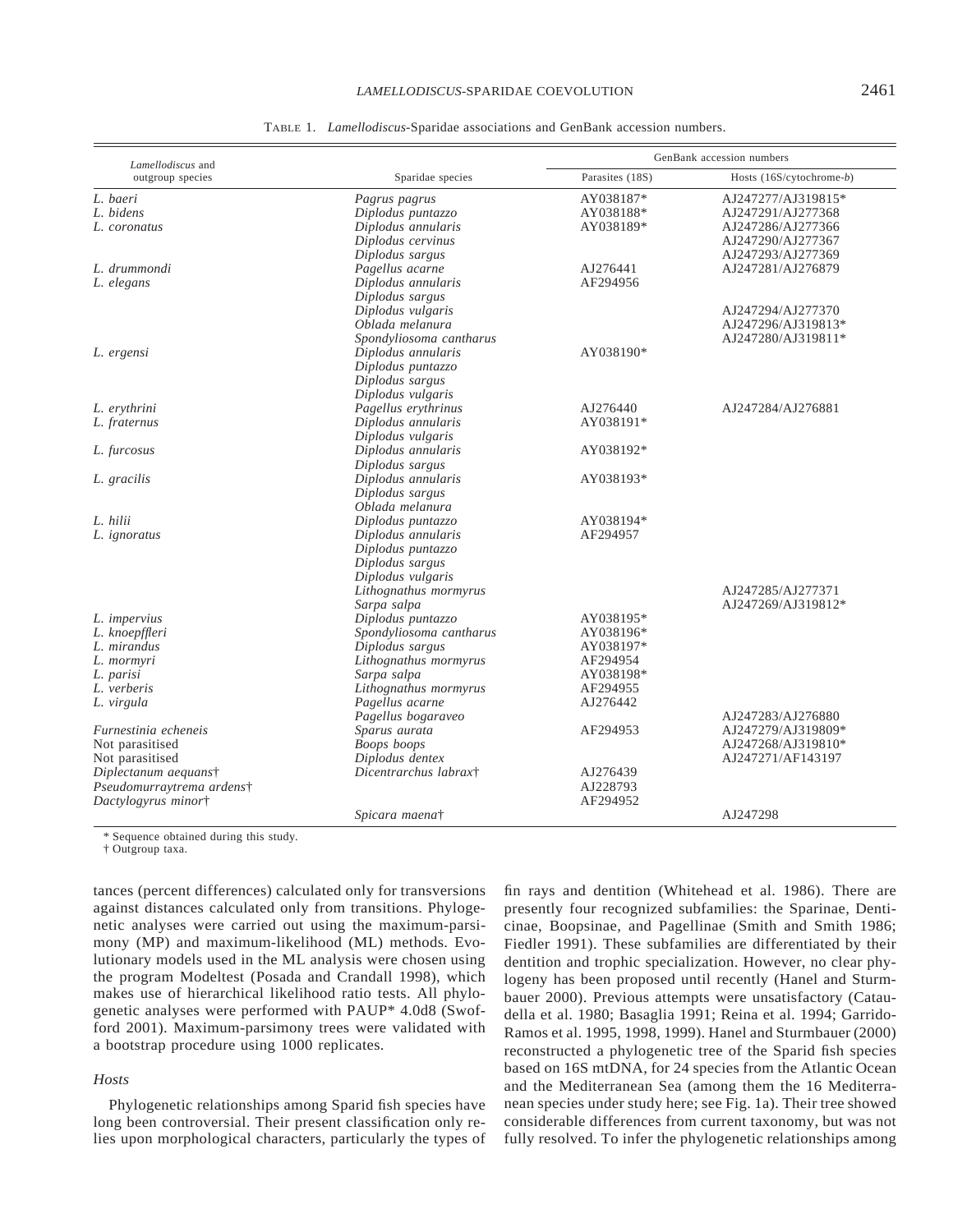

FIG. 1. Host phylogenetic trees estimated from mtDNA partial sequences; numbers are bootstrap values. (a) Consensus tree published by Hanel and Sturmbauer (2000), estimated from 16S mtDNA. (b) Maximum-parsimony (MP) tree estimated from cytochrome-*b* mtDNA sequences. (c) Maximum-likelihood (ML) tree computed from cytochrome-*b* mtDNA sequences. (d) MP tree computed from cytochrome*b* and 16S mtDNA sequences (total evidence). (e) ML tree estimated from cytochrome-*b* and 16S mtDNA sequences (total evidence).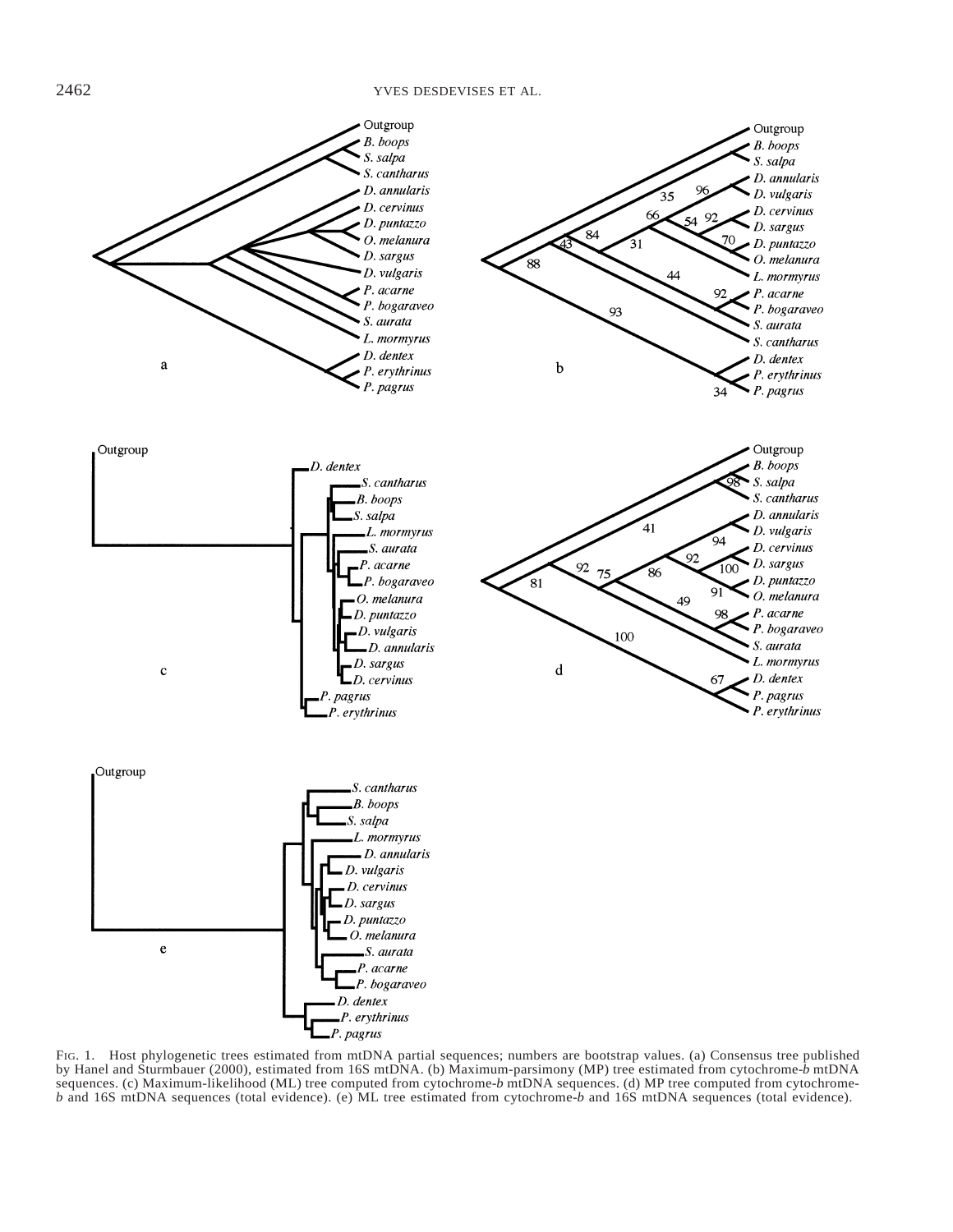Sparids and perform an independent external validation of their dataset, we partially sequenced the cytochrome-*b* mitochondrial DNA (mtDNA). DNA extraction and sequencing followed the same protocol as in Desdevises et al. (2000). Some of these sequences were used by Jousson et al. (2000). A phylogenetic tree was estimated from these data, with *Dicentrachus labrax* (Moronidae) as the outgroup. Hanel and Sturmbauer (2000) had estimated the phylogeny of the same group of fish using 16S mtDNA, with *Spicara maena* (Centracanthidae) as the outgroup. We added the 16S mtDNA sequence data from Hanel and Sturmbauer (2000) to our cytochrome-*b* data table and performed a partition homogeneity test (PHT; Farris et al. 1994; the null hypothesis is the congruence between the two datasets underlying the two trees) on the pooled dataset (16S + cyt-*b* mtDNA), as well as a Mantel test (Mantel 1967; the null hypothesis is the absence of correlation between the pairwise species distances computed for each dataset), to assess whether these two datasets can be safely used together in a ''total evidence'' approach (Lapointe 1998). Because the homogeneity (or concordance) of the two datasets was not rejected by PHT (100 heuristic searches,  $P = 0.18$ ) and was supported by the Mantel test (999 permutations,  $P = 0.001$ ), this analysis was carried out to increase the resolution of the phylogenetic tree. We created a synthetic outgroup by merging the sequences from the two outgroups used in the previous separate analyses, *Dicentrachus labrax* and *Spicara maena*. Phylogenetic analysis of the two DNA fragments used here (16S and cyt-*b* mtDNA) requires the use of a single outgroup species, which strongly reduces potential choices. The taxonomically closest suitable outgroup is *Gadus morhua*, which is much farther from the ingroup than the two species that were used as outgroups in the separate analyses. The use of *G. morhua* as an outgroup would lead to an important increase in the number of homoplastic characters. On the other hand, using the same outgroups for the separate and combined analyses leads to more reliable comparisons between them.

# *Parasites*

It has been suggested that 18S rDNA is a reliable marker to infer phylogenetic relationships among *Lamellodiscus* species (Desdevises et al. 2000; Desdevises 2001). The same protocol as in Desdevises et al. (2000) was used here for extraction, amplification, cloning, and sequencing of the partial 18S rDNA. These DNA fragments were independently sequenced from two individuals per species. Three clones were sequenced for each individual. Interindividual and interclone variability were always negligible (less than 0.5%), so consensus sequences were used. With the primers used (L7 and H7, designed by Verneau et al. 1997), the internal transcribed spacer 1 (ITS1) was amplified and sequenced with the partial 18S rDNA. It has been shown that ITS1 is highly variable and not useful to infer evolutionary relationships among *Lamellodiscus*, but it can be used to identify species that can exhibit different morphologies (Desdevises et al. 2000). The amplification of the sole partial rDNA 18S fragment, with L7 and an internal primer, sometimes led to irreproducible results, perhaps because pseudogenes were present. *Furnestinia echeneis* Euzet and Audoin 1959, the parasite of *Sparus aurata*, was added to the 19 *Lamellodiscus* species under study after it was suggested that it should be included in the genus *Lamellodiscus* on the basis of 18S rDNA (Desdevises 2001). Based on the molecular data, *Lamellodiscus obeliae*, which had been described as a specific parasite of *Pagellus bogaraveo* by Oliver (1973), has been considered the same species as *L. virgula* (Desdevises et al. 2000), which is a parasite of *P. acarne*. In the present study, these two species are considered *L. virgula*, which then parasitizes *P. acarne* and *P. bogaraveo*. Sequence alignment was done with ClustalX (Thompson et al. 1997) and visually checked. Gaps were treated as missing data.

*Dactylogyrus minor*, *Pseudomurraytrema ardens*, and *Diplectanum aequans* were used as outgroups, because of their phylogenetic positions relative to the genus *Lamellodiscus* (Boeger and Kritsky 1997; Desdevises et al. 2001).

## *Coevolution*

Several methods to assess the coevolutionary interactions in a host-parasite association have been proposed in the literature. The first method dedicated to the study of such association is BPA (Brooks 1981; Brooks and McLennan 1991), which consists of building a host phylogeny from characters derived from the parasite phylogeny and comparing this tree to the known host phylogeny. BPA has been widely used in coevolutionary studies (e.g., Paterson et al. 1993; Boeger and Kritsky 1997). Another method, component analysis, popularized by Page (1993b), relies on the comparison of tree topologies, but does not allow the incorporation of host-switching events. This was made possible with TreeMap (Page 1994b), which uses reconciled trees to compute the fit between the host and parasite phylogenies. Ronquist (1995) proposed to use methods based on generalized parsimony to assess the same fit, incorporating a differential cost to the four types of potential events (see Ronquist 1995; Page and Charleston 1998; Paterson and Banks 2001) occurring in a host-parasite association: cospeciation (C), duplication (D), sorting (S), and host switching (H). The optimal reconstruction is the one that minimizes the global cost. This is implemented in the program TreeFitter 1.0 (available from the author, F. Ronquist, at http:// www.ebc.uu.se/systzoo/research/treefitter/treefitter.html), which also allows statistical testing of the overall cost and occurrence of each type of event. Testing is done through a permutational procedure. By assigning different costs to the events, TreeFitter allows one to carry out analyses equivalent to BPA (but this function is not implemented in the current version of TreeFitter) and TreeMap. We used TreeFitter 1.0 with default settings  $(C = 0, D = 0, S = 1, H = 2)$  and TreeMap settings ( $C = -1$ ,  $D = 0$ ,  $S = 0$ ,  $H = 0$ ). In addition, we varied the host-switching cost (H) to study its effect on the reconstruction. TreeMap 1.0b was also used and its results were compared to those of TreeFitter. Compared to the current version of TreeFitter, TreeMap allows a graphic display of the results and therefore the identification of coevolutionary events. TreeMap also includes a testing procedure, by generating random trees and comparing the random number of cospeciation events in the association to the observed num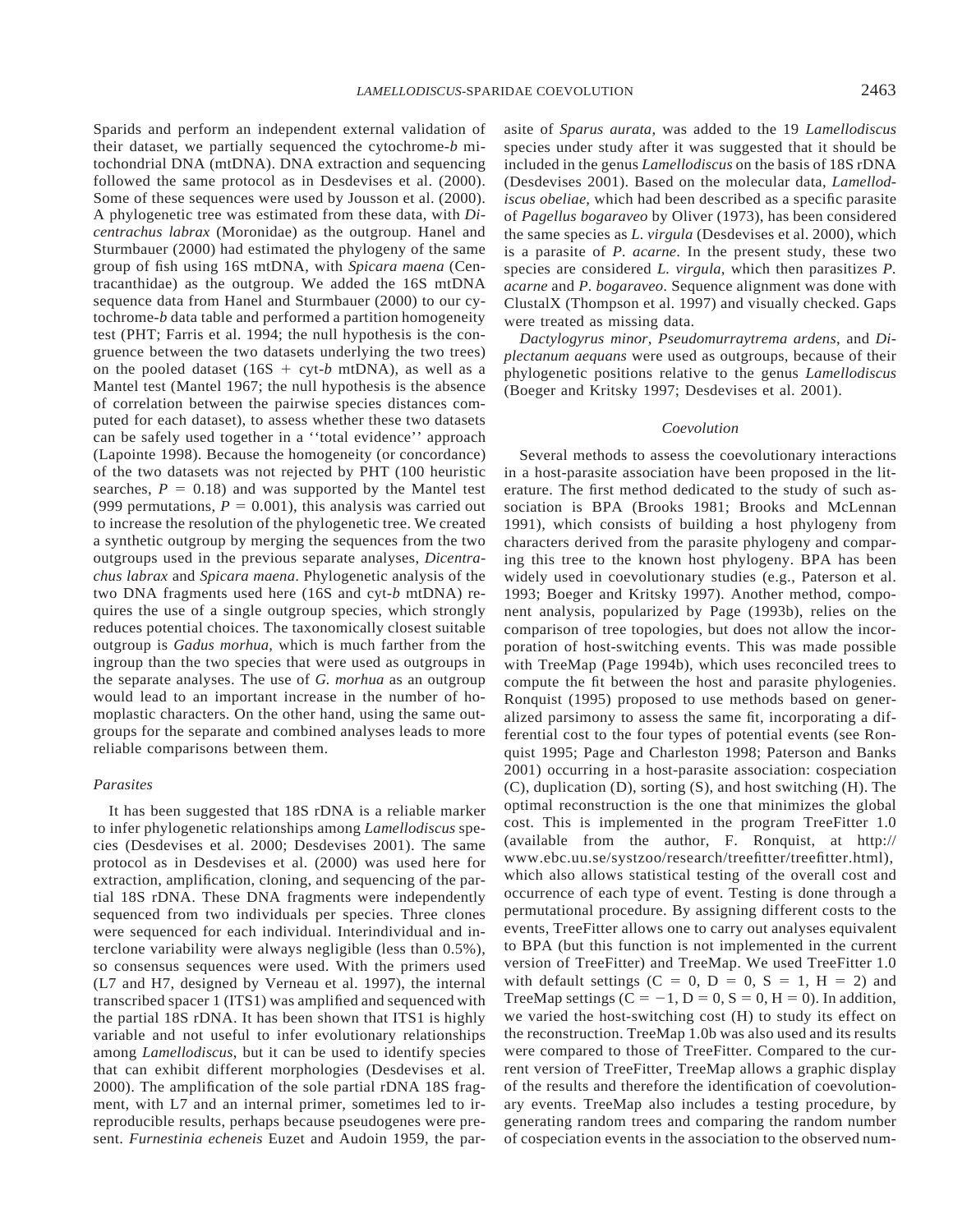ber, to assess whether it is significantly higher than chance alone.

Although they can theoretically work with various numbers of parasites per host (and hosts per parasite), these methods ideally require one host-one parasite associations; else the complexity of the problem could become too great to guarantee finding an optimal solution. They all compare the topologies of the host and parasite phylogenies and allow proposing precise evolutionary scenarios for the history of the association. This supposes, however, that the trees are well known. Since a topology is sensitive to the presence or absence of taxa, the methods assume a thorough knowledge and good sampling of the clades under study. But even when all species are known and sampled, consideration of an extinct species could alter the topology of the actual tree and change the proposed coevolutionary scenario (see Brooks and McLennan 1991); this problem unfortunately cannot be resolved. This is why, in addition to the comparison of the topologies, we found it desirable to use another method especially designed for the assessment of the coevolutionary character of the data.

In addition to TreeFitter and TreeMap, a new method was used in this study to test the null hypothesis  $(H_0)$ , which states that each parasite species parasitizes hosts selected at random on the host phylogenetic tree. The alternative hypothesis  $(H_1)$  is that the positions of the individual hostparasite associations are not random but associate corresponding branches of the two evolutionary trees. This method, called ParaFit (Legendre et al. 2002), combines the information from three data matrices: the first one (matrix **A**, 0–1 data) contains a description of the host-parasite (H-P) association links observed in nature. In matrix **A**, the parasites are in rows and the hosts in columns, and 1 indicates the presence of a parasite on a host. The two other matrices contain some estimates of the phylogenetic trees or phylogenetic distances among the hosts and parasites, respectively. One may start with either matrices of patristic distance derived from phylogenetic trees, or raw distance matrices issued directly from the comparison of sequences, or distance matrices representing DNA/DNA hybridization data, or even distance matrices computed from morphological characters. ParaFit is not affected by polytomies in the tree and it can be used with any number of hosts per parasite or parasites per host. Matrix **B** used in the analysis contains principal coordinates (Gower 1966) representing the parasite phylogenetic tree or phylogenetic distances. Likewise, matrix **C** contains the transpose of the matrix of principal coordinates representing the host phylogenetic tree of phylogenetic distances. Matrices **B** and **C** may be incommensurable: the number of hosts and parasites may be different. Their relationship is mediated by the host-parasite relationships in matrix **A**; using the fourth-corner approach (Legendre et al. 1997), a matrix  $\mathbf{D} = \mathbf{C} \mathbf{A}' \mathbf{B}$  is computed, and from it a trace statistic that is used to test the hypothesis of cospeciation through a permutational procedure. The values in matrix **A** are randomly permuted many times to obtain realizations of the null hypothesis. During each permutation, for each parasite, a set of hosts equal in size to the number that the parasite was actually observed to affect is picked at random. The trace statistic is computed after each permutation. The set of values of the trace statistic obtained from the permutations provides a reference distribution against which the true value of the trace statistic is assessed for significance. A test of significance for each host-parasite link in matrix **A** is also obtained as follows: compute matrix **D** and its trace statistic with and without a given H-P link, calculate the difference between the trace statistics, and test this difference by permutation. Numerical simulations have shown that the global test as well as the test of individual links have correct type-I error and good power under various types of error conditions; see Legendre et al. (2002). This test is thus complementary to the methods described in the previous paragraphs for studying host-parasite coevolution.

For the three methods used in this paper, all permutational tests of significance were performed using 999 permutations.

#### RESULTS

#### *Phylogenies*

*Hosts*

The length of the cytochrome-*b* mtDNA sequences was 1102 bp. The saturation plot suggested a high level of saturation for the cytochrome-*b* sequences (Fig. 2a). We decided to weight the transversions at the first and third codon positions. Since the Ti/Tv ratio was estimated by ML to 14 for these positions (and to one for the second position), a weight of 14 was applied to transversions at the first and third codon positions. This value is very close to the highest Ti/Tv value observed between the closest species (*Diplodus puntazzo* and *Oblada melanura*), which is 13.4. The number of parsimonyinformative characters was 355. Using a heuristic search algorithm, the tree-bisection-reconnection branch swapping option, and a random addition sequence (10 replicates), the MP analysis led to a single most-parsimonious tree (MPT)  $(CI = 0.515)$ , shown in Fig. 1b. A Tamura-Nei 93 model taking into account a proportion of invariable sites and a gamma distribution for substitution rate heterogeneity (TrN  $93 + I + \Gamma$ ) was chosen for the ML analysis (see parameters in Table 2). The tree obtained via ML (through a heuristic search using the same settings as MP) is shown in Fig. 1c. These trees are roughly similar and differ only by the positions of *Dentex dentex* and *Spondyliosoma cantharus*. We then combined the 16S (435 bp) and cytochrome-*b* sequences before a ''total evidence'' analysis (430 parsimony-informative characters). The highly linear saturation plot observed for 16S sequences (Fig. 2b) led us not to weight transversions versus transitions for this fragment. In the MP analysis, all 16S positions were given a weight of 14, the same weight as cytochrome-*b* transversions for first and third codon positions. This analysis led to a single MPT ( $CI = 0.530$ ) shown in Figure 1d. The ML analysis (heuristic search with the previous settings) was also carried out with a TrN 93 + I +  $\Gamma$  model (see parameters in Table 2). It led to a very similar tree, shown in Figure 1e. The only difference between these two trees is the presence of the clade (*Pagellus erythrinus* (*D. dentex*, *P. pagrus*)) in the MP tree, whereas it is (*D. dentex* (*P. pagrus*, *P. erythrinus*)) in the ML tree. We decided to keep the ML tree for the subsequent coevolution analysis, because the clade (*D. dentex* (*P. pagrus*, *P. erythrinus*)) is also found in our cytochrome-*b* tree and in the Hanel and Sturmbauer (2000) tree (Fig. 1a).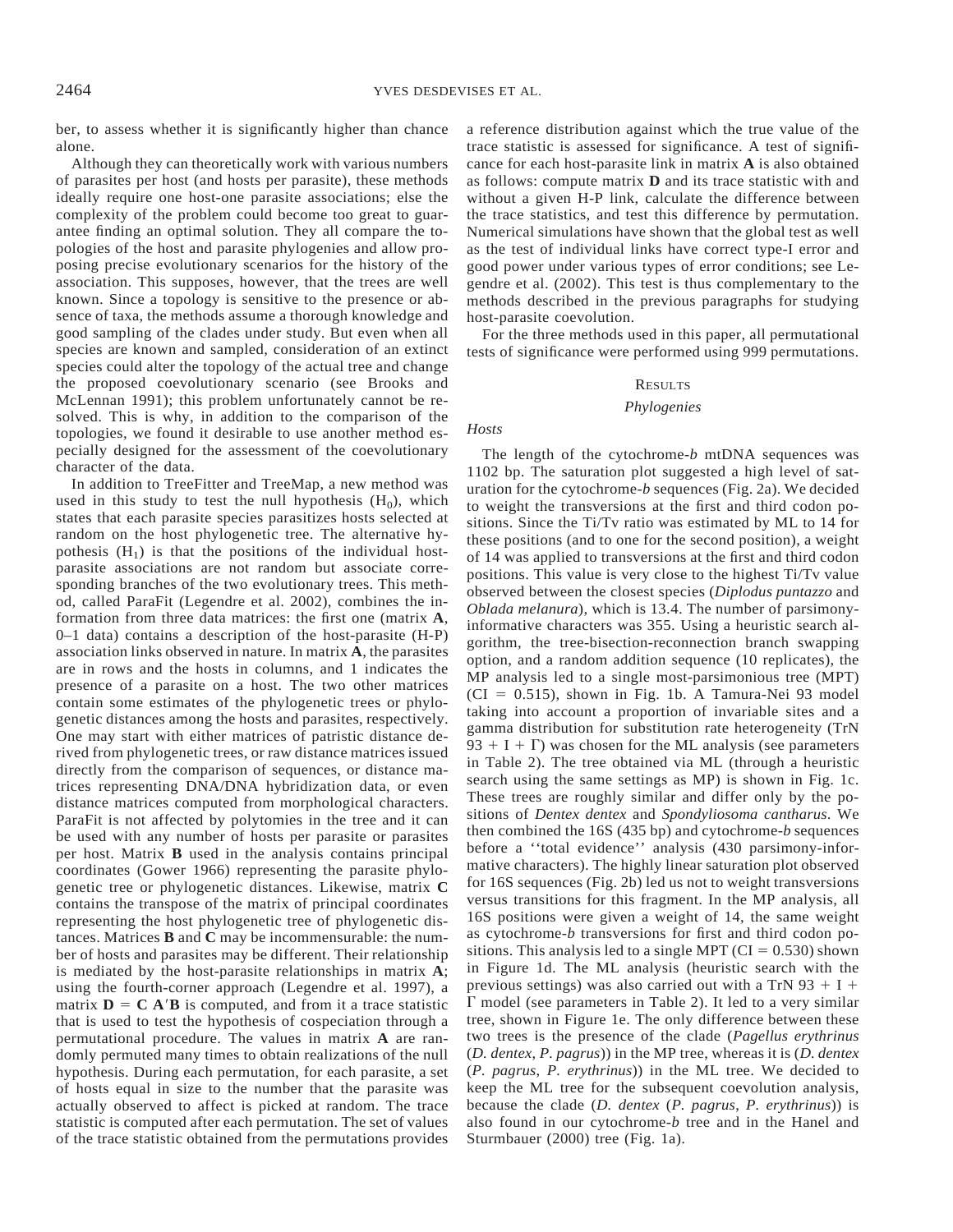

FIG. 2. Saturation plots showing distances (% differences) computed from transitions (Ti) versus distances computed from transversions (Tv). (a) Cytochrome-*b* mtDNA sequences from Sparidae. (b) 16S mtDNA sequences from Sparidae. (c) 18S rDNA sequences from *Lamellodiscus*.

## *Parasites*

The sequence length of the partial 18S rDNA fragment varied between 524 and 525 bp, with an alignment length of 525 bp. Note that it was not possible to align unambiguously the ITS1 sequences across species. The roughly linear saturation curve observed (Fig. 2c) led us not to use any weighting scheme. The trees were first rooted using the three outgroup taxa. Since the ingroup, formed by *Lamellodiscus* spp. and *Furnestinia echeneis* (hereafter considered a *Lamellodiscus*-like species), was always clearly monophyletic in all trees, with the pattern (*Dactylogyrus minor*, *Pseudomurraytrema ardens*, *Diplectanum aequans* (*Lamellodiscus* spp.)) always present, only *D. aequans* was kept as the outgroup. The number of parsimony-informative characters was 66. The MP analysis (using the branch-and-bound algorithm) led to five MPTs ( $CI = 0.632$ ). All MPTs contain three main clades, hereafter labeled after one of their representative members: the *elegans* clade, the *ignoratus* clade, and the *gracilis* clade. They differ in the placement of *L. ignoratus*, *L. knoepffleri*, and the monophyletic clade formed by *L. baeri* and *L. erythrini*. These taxa are inverted in the five MPTs, but remain together in the *ignoratus* clade. A strict consensus of these five trees is presented in Figure 3a. This consensus tree is fully compatible with a tree generated by neighbor-joining (NJ; not shown). A TrN 93 + I +  $\Gamma$  model with equal base frequencies was used in the ML analysis (parameters are shown in Table 2). The ML analysis, performed using a heuristic search procedure with the previous settings, produced the tree presented in Fig. 3b. This tree is roughly similar to the trees generated by MP. They differ by the basal relationship between the three main clades and the placement of *F. echeneis*, which is a sister taxon to *L. drummondi* in all MPTs, whereas it is basal to the (*L. furcosus* (*L. coronatus*, *L. elegans*)) group in the ML tree.

All these phylogenetic hypotheses will be used in the ParaFit coevolution study of the host-parasite association. TreeFitter and TreeMap require a fully resolved tree; for these analyses, we used a modified ML tree in which the polytomies were resolved following the NJ tree. This resolution of the *ignoratus* clade is compatible with what was observed in one of the MPTs, and the *gracilis* clade was never fully resolved in any of the MPTs.

### *Coevolution*

The fully resolved host and parasite phylogenies, with the pattern of observed host and parasite associations, are presented in Figure 4.

# *TreeFitter*

The analysis performed with TreeFitter 1.0, using default settings, suggests that there is a phylogenetic structure in this association. The fit between the host and parasite phylogenies, tested by permutation, shows that the overall cost is significantly lower than expected by chance alone  $(P =$ 0.006) and that the main factor contributing to this is a rel-

TABLE 2. Parameters used in each evolutionary model in the maximum-likelihood analyses for hosts and parasites phylogenetic reconstructions. Cyt-*b,* phylogenetic reconstruction using cytochrome-*b* mtDNA of hosts only; Comb, combined analysis using cytochrome-*b* and 16S mtDNA of hosts; 18S, analysis using 18S rDNA of parasites. Inv denotes the proportion of invariant sites, and  $\alpha$  refers to the shape of the  $\Gamma$  distribution accounting for substitution rate heterogeneity.

|         | Base frequencies |       |       | Substitution rates |       |       |       |       |       |       |            |          |
|---------|------------------|-------|-------|--------------------|-------|-------|-------|-------|-------|-------|------------|----------|
|         |                  |       |       |                    | $A-C$ | $A-G$ | $A-T$ | $C-G$ | $C-T$ | $G-T$ | <b>Inv</b> | $\alpha$ |
| $Cyt-b$ | 0.259            | 0.329 | 0.123 | 0.289              |       | 13.21 |       |       | 12.22 |       | 0.544      | 0.968    |
| Comb    | 0.278            | 0.303 | 0.148 | 0.271              |       | 9.48  |       |       | 12.91 |       | 0.567      | 0.819    |
| 18S     | 0.25             | 0.26  | 0.25  | 0.25               |       | 3.94  |       |       | 8.78  |       | 0.513      | 0.542    |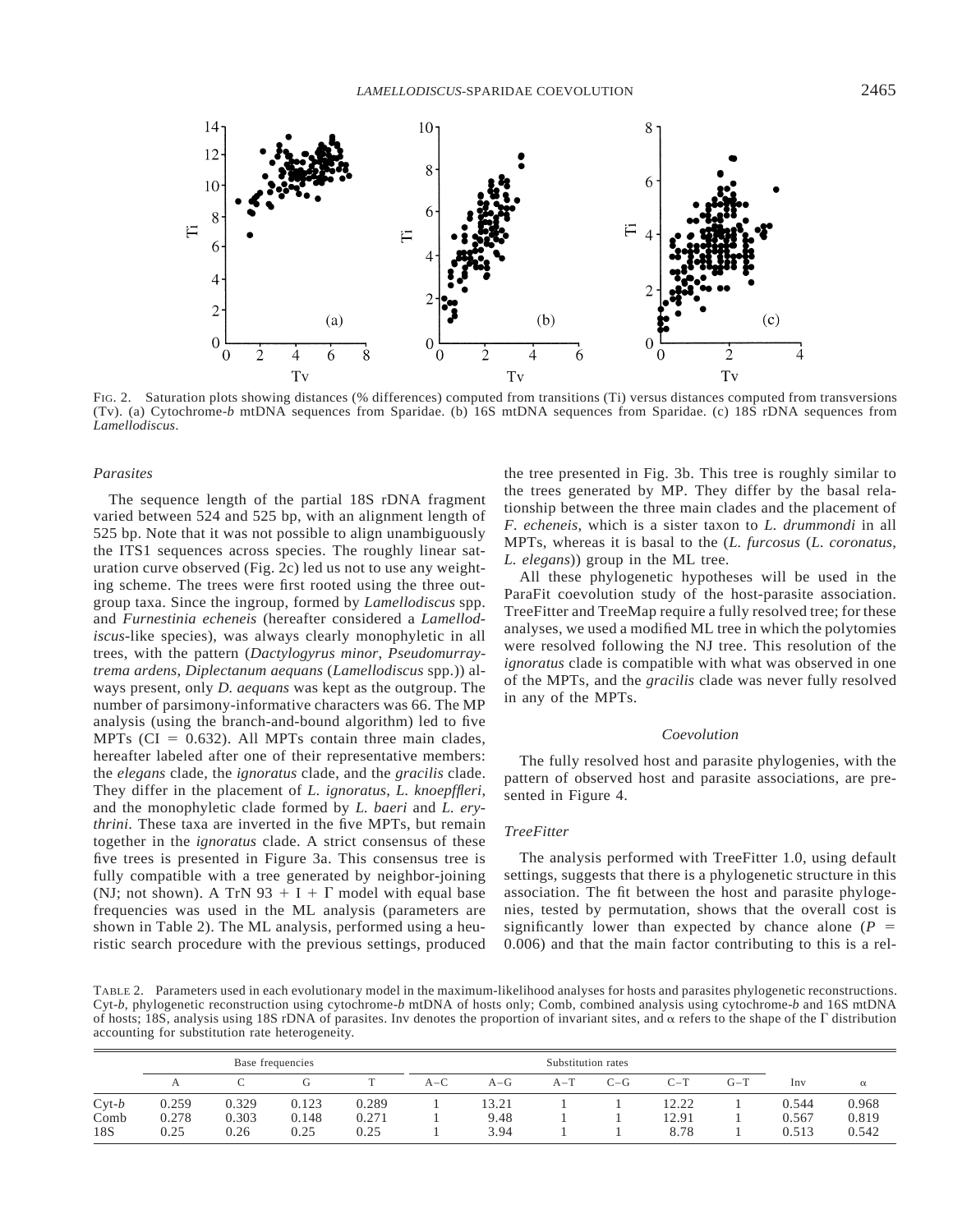

FIG. 3. Parasites phylogenetic trees estimated from 18S rDNA partial sequences; numbers are bootstrap values. (a) Strict consensus of five maximum-parsimony trees. (b) Maximum-likelihood tree.

atively small number (five to six) of switching events ( $P =$ 0.0014). No other type of event is common, as evidenced by the nonsignificant *P*-values for these events. If cospeciation and sorting are made almost impossible via a very high cost (2000), those significant values disappear. This implies that the significant number of host-switching events observed took place over a cospeciation-sorting background. Thus, this result suggests that some parallel cladogenesis is occurring in the system. However, these results depend highly on the costs associated with each event. If the switching cost is lowered (to one or zero, keeping default values for the other

events), the global fit between the two trees is no longer significant ( $P = 0.165$  for H = 1, and  $P = 1.0$  for H = 0). A similar result is observed with the TreeMap settings implemented in TreeFitter ( $P = 0.450$  for the global fit between the two trees).

# *TreeMap*

As expected from the previous results, the TreeMap analysis suggests the absence of cospeciation in this association. Without invoking any host switching, reconciliation needs to



FIG. 4. Pattern of host and parasite associations, with maximum-likelihood trees estimated for the hosts and parasites. Lines depict the observed host-parasite associations. A host (*Diplodus vulgaris*, 450 mm) and a parasite (*Lamellodiscus ignoratus*, 640 mm) are also shown.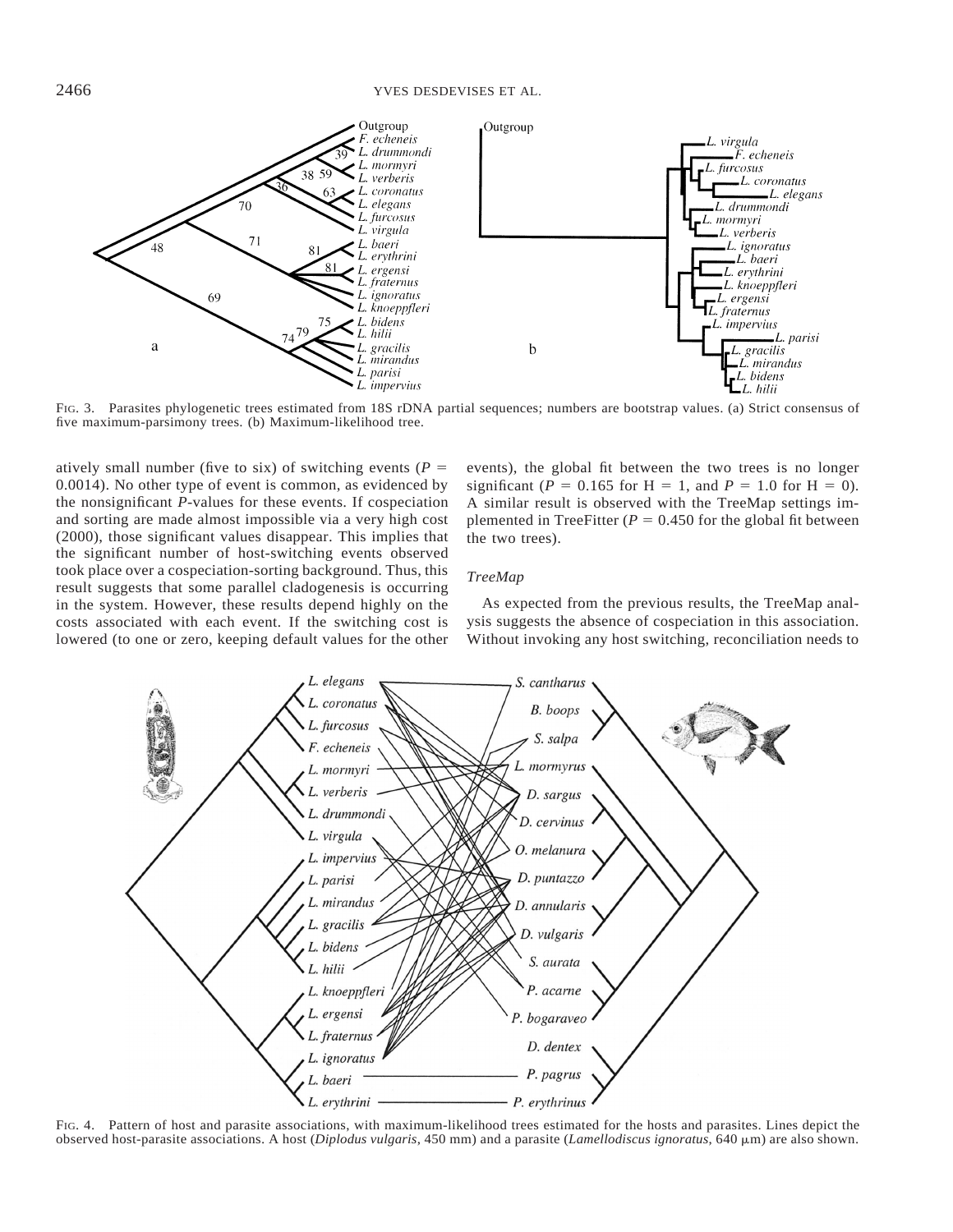

FIG. 5. Histogram generated by TreeMap: distribution of the number of cospeciation events in random associations. Asterisk indicates number of cospeciation events inferred by TreeMap for the *Lamellodiscus*-Sparidae association.

call upon five cospeciation events, 14 duplication events, and 62 sorting events to reconcile the two trees. This number of cospeciation events remains the same even if we add hostswitching events in the reconstruction (using a heuristic search). This number was statistically tested using TreeMap, by repeatedly permuting the parasite tree and recalculating the number of cospeciation events, thereby generating many realizations of the null hypothesis of no association between the two trees. A thousand random parasite trees were generated using the proportional-to-distinguishable option of the program. A distribution of the number of cospeciation events was generated, and the observed number was tested against this distribution. The resulting histogram (Fig. 5), suggests that the observed number of cospeciation events is not significant ( $P = 0.317$ ). Thus, according to this criterion, this association does not show extensive cospeciation. However, all reconstructions generated by TreeMap (not shown because they are highly complicated) suggest that cospeciation took place between (*L. baeri*, *L. erythrini*) and (*Pagrus pagrus*, *Pagellus erythrinus*).

## *ParaFit*

The ParaFit results are the same for all the parasite phylogenetic trees, so only the results obtained for the ML tree are described. Patristic distances were computed from the ML parasite tree and compared with the patristic distances computed from the ML total evidence host tree. The global test performed by ParaFit (Table 3) indicates that there is no global relationship between the host and parasite phylogenies, mediated by the table of host-parasite association links  $(P = 0.260)$ . This test confirms the TreeFitter and TreeMap result that the phylogenies are not generally congruent. The test computed by ParaFit for individual host-parasite links shows, however, a statistically significant structure brought by the associations *Lamellodiscus baeri*-*Pagrus pagrus* and *Lamellodiscus erythrini*-*Pagellus erythrinus* (bottom of Fig. 4), with respective probabilities of 0.028 and 0.018. When the global test is not significant but the test of an individual link is significant, simulations reported in Legendre et al.

TABLE 3. Results from ParaFit. Probabilities are computed after 999 random permutations. The null hypothesis  $(H_0)$  of the global test (bottom of the table) is that parasites use hosts selected as random in the host phylogenetic tree. In the tests of individual host-parasite association links, the null hypothesis is that the link under test is random.

| Parasite             | Host                    | $\boldsymbol{P}$ |
|----------------------|-------------------------|------------------|
| Furnestinia echeneis | Sparus aurata           | 0.161            |
| Lamellodiscus baeri  | Pagrus pagrus           | $0.028*$         |
| L. bidens            | Diplodus puntazzo       | 0.803            |
| L. coronatus         | D. annularis            | 0.089            |
| L. coronatus         | D. cervinus             | 0.223            |
| L. coronatus         | D. sargus               | 0.210            |
| L. drummondi         | Pagellus acarne         | 0.136            |
| L. elegans           | D. annularis            | 0.065            |
| L. elegans           | D. sargus               | 0.220            |
| L. elegans           | D. vulgaris             | 0.182            |
| L. elegans           | Oblada melanura         | 0.230            |
| L. elegans           | Spondyliosoma cantharus | 0.900            |
| L. ergensi           | D. annularis            | 0.571            |
| L. ergensi           | D. puntazzo             | 0.684            |
| L. ergensi           | D. sargus               | 0.760            |
| L. ergensi           | D. vulgaris             | 0.581            |
| L. erythrini         | Pagellus erythrinus     | $0.018*$         |
| L. fraternus         | D. annularis            | 0.717            |
| L. fraternus         | D. vulgaris             | 0.666            |
| L. furcosus          | D. annularis            | 0.099            |
| L. furcosus          | D. sargus               | 0.253            |
| L. gracilis          | D. annularis            | 0.969            |
| L. gracilis          | D. sargus               | 0.800            |
| L. gracilis          | O. melanura             | 0.761            |
| L. gracilis          | S. cantharus            | 0.401            |
| L. hilii             | D. puntazzo             | 0.823            |
| L. <i>ignoratus</i>  | D. annularis            | 0.569            |
| L. <i>ignoratus</i>  | D. puntazzo             | 0.666            |
| L. ignoratus         | D. sargus               | 0.723            |
| L. ignoratus         | D. vulgaris             | 0.555            |
| L. ignoratus         | Lithognathus mormyrus   | 0.627            |
| L. <i>ignoratus</i>  | Sarpa salpa             | 0.620            |
| L. impervius         | D. puntazzo             | 0.828            |
| L. knoeppfleri       | S. cantharus            | 0.692            |
| L. mirandus          | D. sargus               | 0.897            |
| L. mormyri           | L. mormyrus             | 0.267            |
| L. parisi            | S. salpa                | 0.249            |
| L. verberis          | L. mormyrus             | 0.279            |
| L. virgula           | P. acarne               | 0.090            |
| L. virgula           | Pagellus bogaraveo      | 0.089            |
| Global test          |                         | 0.260            |

\* Significant association ( $P \leq 0.05$ ).

(2002) show that we may be dealing with a mixed structure containing a coevolutionary and a random portion. Therefore, Table 3 suggests that this four-species association has coevolved, confirming the result obtained from TreeMap. To investigate the link between cospeciation and host specificity, we repeated the same analyses by considering only specialist parasite species and their hosts. The same results were obtained: there is no significant global relationship between the trees  $(P = 0.595)$  and the only significant association is formed by *L. baeri-L. erythrini* and their hosts ( $P = 0.036$ ) and  $P = 0.015$ , respectively). These results are confirmed by the TreeMap and TreeFitter analyses.

#### **DISCUSSION**

# *Phylogenies*

The phylogeny for the Sparidae confirms the results of Hanel and Sturmbauer (2000) obtained using 16S mtDNA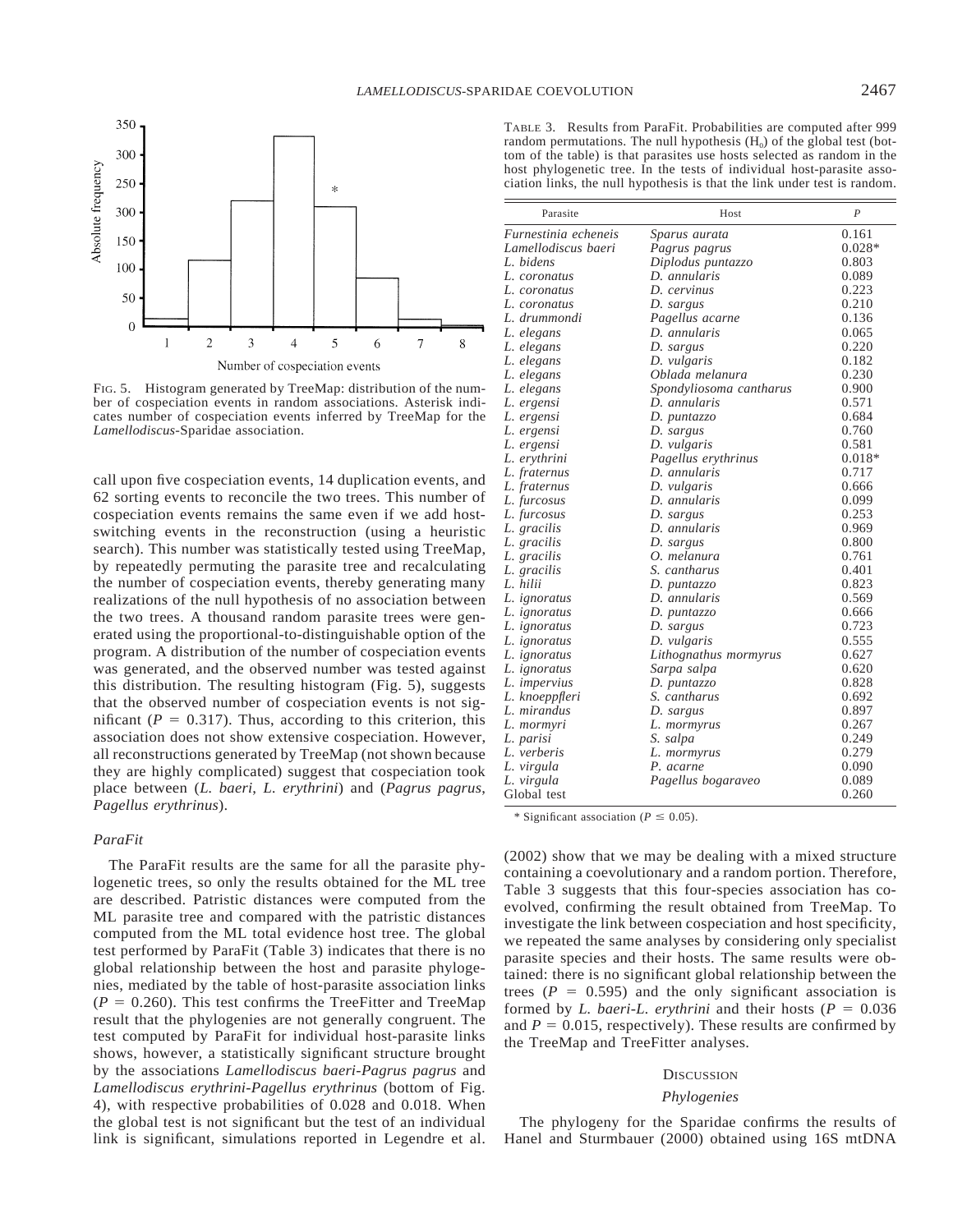only. However, the total evidence analysis increased the resolution of the tree: the basal nodes are better supported and the *Diplodus* clade, containing *Oblada melanura*, is now fully resolved. It also suggests that the taxonomy of the Sparidae family should be revised, as the subfamilies Boopsinae, Pagellinae, and Sparinae defined by Fiedler (1991) on the basis of dentition and diet only are not monophyletic in our tree; this cannot be assessed for the Denticinae, since they are only represented by *Dentex dentex* in our dataset. The three lineages mentioned by Hanel and Sturmbauer (2000) are found in our phylogeny. The first one (the *Boops* clade) comprises *Spondyliosoma cantharus*, *Boops boops* and *Sarpa salpa*; the second one (the *Diplodus* clade) contains all *Diplodus* species, *Oblada melanura*, *Sparus aurata*, *Pagellus acarne*, *P. bogaraveo*, and *Lithognathus mormyrus*; the third lineage (the *Pagrus* clade) is composed of *Dentex dentex*, *Pagrus pagrus*, and *Pagellus erythrinus*. Several genera appear to be polyphyletic (*Pagellus*) or paraphyletic (*Diplodus*). Our phylogenetic hypothesis suggests that the *Pagrus* clade is the most primitive one, whereas *Diplodus* is a derived genus.

The phylogenetic tree obtained for the *Lamellodiscus* species is supported by the observation of morphology, which was not included in the phylogenetic analysis. The grouping of the species is compatible with the type of their lamellodisc (attachment organ): all species in the *ignoratus* clade possess a nonsplit lamellodisc, whereas in the other two clades, species harbor a split-type. Similarly, the copulatory organ morphology in the *ignoratus* clade (type *en lyre*; see Oliver 1987) is the same for all species; the types of copulatory organs are also similar in the other two clades. These observations will be detailed in a further study. The topology is roughly the same, whatever the method employed, showing that there is a strong phylogenetic structure in the molecular dataset.

## *Coevolution*

The phylogenetic structure found by TreeFitter for this host-parasite association is statistically significant only if we consider host switching to be a ''difficult'' event by assigning to it a cost higher than for the other three events. In the present situation, in which hosts are all sympatric and monogenean larvae are highly mobile, this cost may be overestimated in the situation corresponding to the TreeFitter default settings. Assigning an optimal cost to the various types of events is very difficult, because it may differ in every hostparasite association considered and it may depend on ecological factors. Switching weight is particularly critical (Ronquist 1995), as it greatly influences the inferred reconstruction pattern; also observed in this study. Since every hostswitching event added to the reconstruction decreases the number of required cospeciation events to obtain a fit between the trees, Ronquist (1995) proposed finding the optimal switch cost by finding the cost that leads to the largest reduction in the number of cospeciation events. It could be argued, however, that this cost should be defined from biological instead of statistical data, as it is likely to be different in different types of associations. For example, this cost should be lower for parasites with dispersal stages (like monogeneans or copepods) than for parasites that are more closely dependent on their hosts for transmission (such as lice or mites). The high biological difficulty for host switching (which corresponds to a higher cost for this event) has been used to explain the high level of cospeciation in some host-parasite associations (Page and Hafner 1996).

If we consider host switching to have an equal or lower cost than sorting, all methods used—ParaFit, TreeMap, and TreeFitter—suggest that there is no cospeciation in this association. According to three different criteria (i.e., the overall cost, the number of cospeciation events, and the fit between phylogenetic distance matrices), the level of congruence in this association is not higher than expected by chance. These results confirm what had previously been suggested about fish-monogenean coevolution: that host-switching events are common (Klassen and Beverley-Burton 1987, 1988; Boeger and Kritsky 1997). Cospeciation events reported in the literature seem to be mainly found at high taxonomic levels (i.e., family or above; Boeger and Kritsky 1997). This suggests that a close phylogenetic association between the hosts and their monogenean parasites is driven by broad historical constraints (e.g., immunological or morphological) acting at large scale (i.e., high taxonomic levels). In the present case, this is consistent with the observation that *Lamellodiscus* are only found on Sparid fishes, whereas several other potential hosts can be found (Whitehead et al. 1986). This could prevent dispersal to distantly related taxa. This may also be due to an ancestral geographic separation of Sparidae leading to important parasite divergence (vicariance), impeding subsequent host-switching events across host families. This is not an absolute rule, since some switching has been hypothesized to occur in monogeneans between distant taxa (see Boeger and Kritsky 1997). At finer scale, as between species, it seems that historical constraints are less important and that dispersal is widespread. However, monogeneans are known to be highly host-specific (Baer 1957; Llewellyn 1957; Rohde 1979; Noble et al. 1989; Sasal et al. 1998), which supposes a close interaction with their hosts. Hosts may have an influence on the genetic and morphological differentiation in monogeneans, but this does not prevent subsequent host switching. This association could be seen as temporary in evolutionary time. Monogeneans seem to have an important potential for polymorphism and may be able to adapt rapidly to various conditions, as suggested by Desdevises et al. (2000), in which a single *Lamellodiscus* species was shown to exhibit two slightly different morphologies on two distinct host species.

Specialization in these monogeneans seems to be mainly under the influence of ecological factors, as supported by the study of Desdevises et al. (2002); this has also been suggested in other studies (Klassen and Beverley-Burton 1988; Bentz et al. 2001). This is supported by the observation that *D. sargus* and *D. vulgaris*, which are not sister taxa (see Fig. 3), harbor many parasites in common (see Table 1). However, these two species are ecologically close, living together in the same schools (Whitehead 1986). The putative cospeciation event between the clades (*Lamellodiscus baeri*, *L. erythrini*)-(*Pagrus pagrus*, *Pagellus erythrinus*) could be explained by the solitary behavior of *P. pagrus* (Whitehead et al. 1986). It is noteworthy that all solitary species among Sparidae studied here (data from Whitehead et al. 1986; Hanel and Sturmbauer 2000), *Sparus aurata*, *Diplodus cervinus*,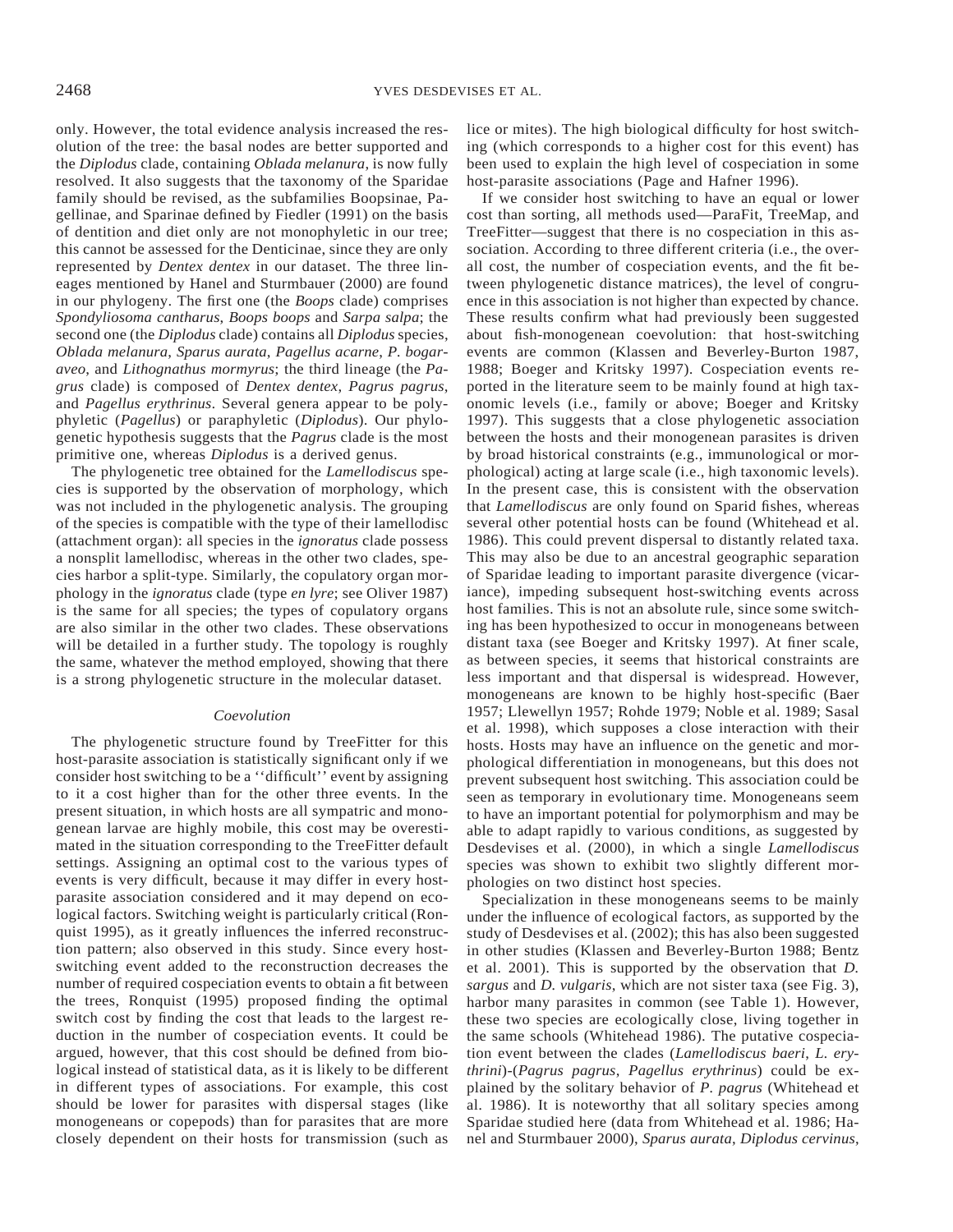and *P. pagrus*, possess only one *Lamellodiscus* parasite species. In contrast, the host species with the highest species richness in *Lamellodiscus* are the members of the clade containing all *Diplodus* species (except *D. cervinus*), and they are all gregarious species living closely together, especially *D. sargus*, *D. vulgaris*, *D. puntazzo*, and *D. annularis* (Whitehead et al. 1986). Therefore, the social behavior of the hosts could promote host switching in *Lamellodiscus* monogeneans. The present study strongly suggests that their shared parasites were not acquired via cospeciation.

Pocket gophers and chewing lice, the ''model system'' to study host-parasite coevolution (Page and Hafner 1996), represent a very special case of biological association, because there is almost no opportunity for contact between hosts of the different species (Nadler and Hafner 1989; Nadler et al. 1990). Parasites are then separated by a strong ecological barrier. Nevertheless, some cases of incongruence interpreted as host-switching events have been observed (Hafner et al. 1994; Page 1993a; Ronquist 1995). In the case studied here, this type of ecological barrier is absent because the hosts live in sympatry. Parasites have many opportunities to switch hosts, and this seems to happen in nature. This suggests that host choices by parasites and subsequent specialization are not driven by historical factors, at least not in an important proportion. Cospeciation may be a by-product of host separation, either geographical or behavioral (see Bentz et al. 2001), and it seems to be controlled by allopatric speciation. This was also suggested by Reed and Hafner (1997) for the pocket gopher-chewing lice association.

It has been argued that host specificity is highly linked with cospeciation processes (Poulin 1992; Kearn 1994). In the association studied here, however, the specialist parasites considered as a clade do not exhibit any cospeciation pattern with their hosts. This suggests that the processes leading to specificity do not necessary lead to host-parasite cospeciation. The presence of no cospeciation associated with the presence of specialist species is interpreted by Brooks (1979) to represent a strong ecological host-parasite association for these species (see Klassen and Beverley-Burton 1988), and suggests adaptive processes. This was emphasized by Hoberg (1986), who proposed that pronounced host specificity and host-parasite cospeciation may not always be associated, especially in groups of great evolutionary age. In the present case, the observation that the ITS1 sequences are not alignable among species, and that rDNA 18S, a relatively slowevolving molecule (Hillis and Dixon 1991), contains sufficient phylogenetic signal to infer the phylogeny of the *Lamellodiscus* species, is in favor of an old age for this genus. However, these observations may also indicate a fast evolutionary rate. The *Lamellodiscus* species seem to be able to speciate rapidly, even in sympatric conditions; the host and parasite phylogenies support the hypothesis of sympatric speciation for some species, like *L. bidens* and *L. hilii* on *Diplodus puntazzo*, and *L. mormyri* and *L. verberis* on *Lithognathus mormyrus*. This ability to speciate, and the many opportunities for host switching, could explain the absence of cospeciation pattern observed here, even for specialist species. Secord and Kareiva (1996) emphasized that the colonization ability of a parasite is a function of its morphological variability (polymorphism): some morphs would allow the

use of different hosts and can lead to subsequent speciation. Such intraspecific morphological variability has been observed in monogeneans (e.g., Mo 1991a,b), among them the *Lamellodiscus* species (Desdevises et al. 2000). This supports the hypothesis of an important potential for adaptability in monogeneans, leading to their opportunistic colonization behavior.

#### ACKNOWLEDGMENTS

We are grateful to E. Jobet and J. Laporte for help during sequencing. R. Page and three anonymous reviewers provided useful comments on an earlier draft of this manuscript. YD was supported by a scholarship from Le Fonds pour la Formation de Chercheurs et l'Aide à la Recherche, Gouvernement du Québec, Canada. This research was also supported by Natural Sciences and Engineering Research Council grant number OGP0007738 to PL. This study is supported by the ''Origine, distribution et dynamique de la biodiversite´'' program of Centre National de la Recherche Scientifique, France.

#### LITERATURE CITED

- Baer, J. G., ed. 1957. First symposium on host specificity among parasites of vertebrates. Paul Attinger, Neuchatel, Switzerland.
- Bakke, T. A., P. D. Harris, P. A. Jansen, and L. P. Hansen. 1992. Host specificity and dispersal strategy in gyrodactylid monogeneans, with particular reference to *Gyrodactylus salaris* (Platyhelminthes, Monogenea). Dis. Aquat. Org. 13:63–74.
- Barker, S. C. 1994. Phylogeny and classification, origins, and evolution of host associations of lice. Int. J. Parasitol. 24: 1285–1291.
- Basaglia, F. 1991. Interspecific gene differences and phylogeny of the Sparidae family (Perciformes, Teleostei), estimated from electrophoretic data on enzymatic tissue expression. Comp. Biochem. Physiol. 99B:495–508.
- Bentz, S., S. Leroy, L. du Preez, J. Mariaux, C. Vaucher, and O. Verneau. 2001. Origin and evolution of African *Polystoma* (Monogena: Polystomatidae) assessed by molecular methods. Int. J. Parasitol. 31:697–705.
- Boeger, W. A., and D. C. Kritsky. 1989. Phylogeny, coevolution, and revision of the Hexabothriidae Price, 1942 (Monogenea). Int. J. Parasitol. 19:425–440
- -. 1997. Coevolution of the monogenoidea (Platyhelminthes) based on a revised hypothesis of parasite phylogeny. Int. J. Parasitol. 27:1495–1511.
- Brooks, D. R. 1979. Testing the context and extent of host-parasite coevolution. Syst. Zool. 28:299–307.
- ———. 1981. Hennig's parasitological method: A proposed solution. Syst. Zool. 30:229–249.
- ———. 1988. Macroevolutionary comparisons of host and parasite phylogenies. Annu. Rev. Ecol. Syst. 19:235–259.
- Brooks, D. R., and D. R. Glen. 1982. Pinworms and primates: a case study in coevolution. Proc. Helminthol. Soc. Wash. 49: 76–85.
- Brooks, D. R., and D. A. McLennan. 1991. Phylogeny, ecology, and behavior. A research program in comparative biology. Univ. of Chicago Press, Chicago, IL.
- Bychowsky, B. E. 1961. Monogenetic trematodes: their systematics and phylogeny. English trans. edited by W. J. Hargis Jr. American Institute of Biological Sciences, Washington, DC.
- Caro, A., C. Combes, and L. Euzet. 1997. What makes a fish a suitable host for Monogenea in the Mediterranean? J. Helminthol. 71:203–210.
- Cataudella, S., P. Perin Riz, and L. Sola. 1980. A chromosome study of eight Mediterranean species of Sparidae (Pisces, Perciformes). Genetica 54:155–159.
- Charleston, M. A. 1998. Jungles: a new solution to the host/parasite phylogeny reconciliation problem. Math. Biosci. 149:191–223.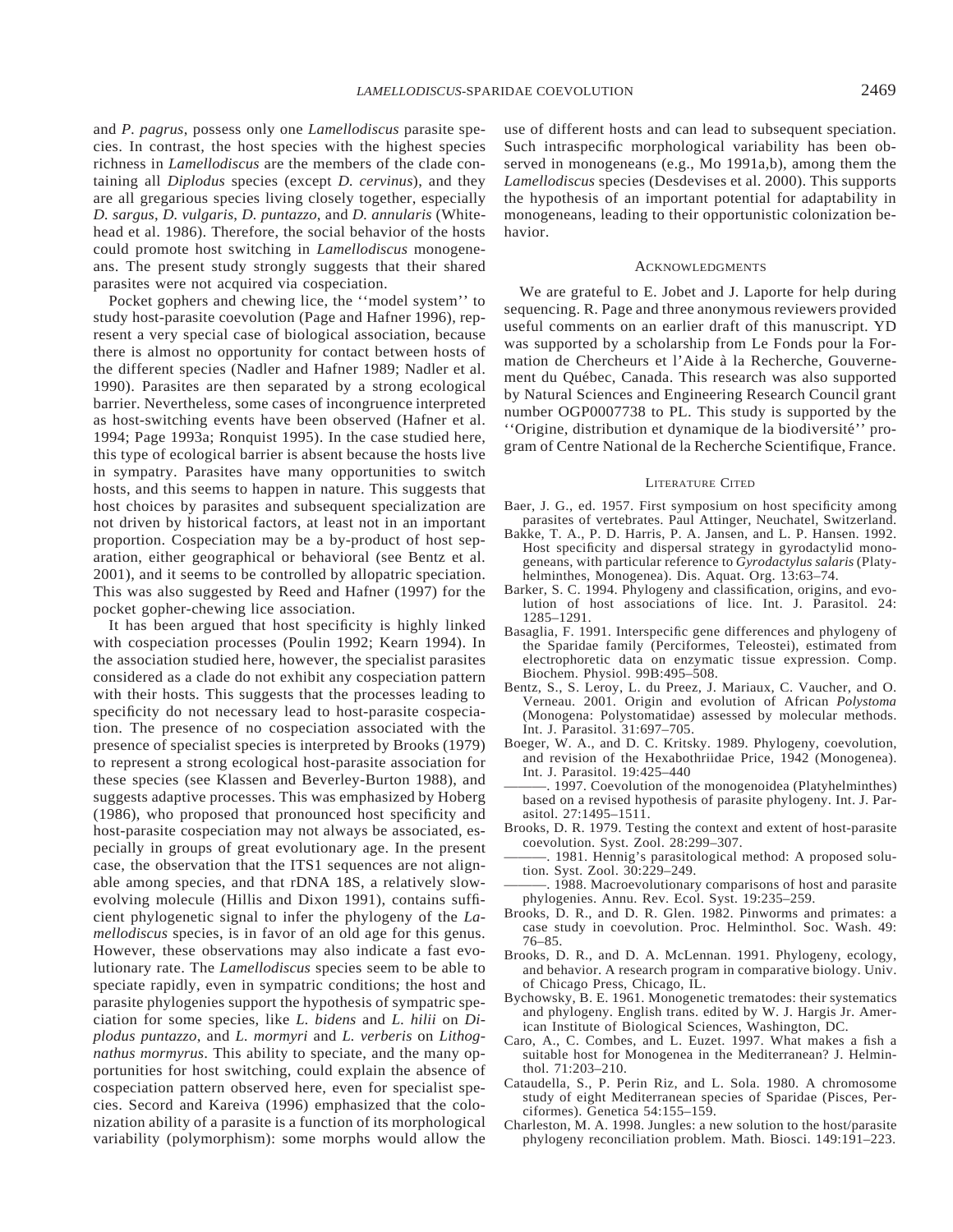- Cressey, R. F., B. B. Collette, and J. L. Russo. 1983. Copepods and scombrid fishes: A study in host-parasite relationships. Fish. Bull. 81:227–265.
- Desdevises, Y. 2001. The phylogenetic position of *Furnestinia echeneis* (Monogenea, Diplectanidae) based on molecular data: a case of morphological adaptation? Int. J. Parasitol. 31:205–208.
- Desdevises, Y., R. Jovelin, O. Jousson, and S. Morand. 2000. Comparison of ribosomal DNA sequences of *Lamellodiscus* spp, (Monogenea, Diplectanidae) parasitising *Pagellus* (Sparidae, Teleostei) in the north Mediterranean sea: species divergence and coevolutionary interactions. Int. J. Parasitol. 30:741–746.
- Desdevises, Y., S. Morand, and G. Oliver. 2001. Linking specialization to diversification in the Diplectanidae Bychowsky 1957 (Monogenea, Platyhelminthes). Parasitol. Res. 87:223–230.
- Desdevises, Y., S. Morand, and P. Legendre. 2002. Evolution and determinants of specificity in the genus *Lamellodiscus* (Monogenea). Biol. J. Linn. Soc. 77:*In press*.
- Euzet, L. 1984. Diplectanidae (Monogenea) parasites de poissons des Iles Kerkennah (Tunisie). Arch. Inst. Pasteur Tunis 61: 463–474.
- Euzet, L., and G. Oliver. 1966. Diplectanidae (Monogenea) des Téléostéens de la Méditerranée occidentale. III. Quelques *Lamellodiscus* Johnston et Tiegs, 1922, parasites de poissons du genre *Diplodus* (Sparidae). Ann. Parasitol. Hum. Comp. 41: 573–598.
- $-$ . 1967. Diplectanidae (Monogenea) de Téléostéens de la Méditerranée occidentale. IV. Quelques *Lamellodiscus* Johnston et Tiegs, 1922, parasites de poissons du genre *Pagellus* Cuvier, 1829 (Sparidae). Ann. Parasitol. Hum. Comp. 42:407–425.
- Euzet, L., C. Combes, and A. Caro. 1993. A check list of monogenea of Mediterranean fish. Paper presented at the second international symposium on Monogenea, 5–8 July, Montpellier/Sète, France.
- Farris, J. S., M. Kallersjo, A. G. Kluge, and C. Bult. 1994. Testing significance of incongruence. Cladistics 10:315–320.
- Fiedler, K. 1991. Familie Sparidae. Pp. 354–355 *in* D. Starck, ed. Lehbruch der Speziekken Zoollogie. Tejl 2: Fishe. Gustav Fisher Verlag, Jena, Germany.
- Garrido-Ramos, M. A., M. Jamilena, R. Lozano, S. Càrdenas, C. Ruiz Rejon, and M. Ruiz Rejon. 1995. Phylogenetic relationship of the Sparidae family (Pisces, Perciformes) inferred from satellite-DNA. Hereditas 122:1–6.
- Garrido-Ramos, M. A., R. de la Herràn, R. Lozano, C. Ruiz Rejon, and M. Ruiz Rejon. 1998. A satellite DNA of the Sparidae family (Pisces, Perciformes) associated with telomeric sequences. Cytogenet. Cell Genet. 83:3–9.
- Garrido-Ramos, M. A., R. de la Herràn, R. Lozano, M. Jamilena, C. Ruiz Rejon, and M. Ruiz Rejon. 1999. Evolution of centromeric DNA and its use in phylogenetic studies of the Sparidae family (Pisces, Perciformes) associated with telomeric sequences. Mol. Phyl. Evol 12:200–204.
- Gower, J. C. 1966. Some distant properties of latent root and vector methods used in multivariate analysis. Biometrika 53:325–338.
- Guégan, J.-F., and J.-F. Agnèse. 1991. Parasite evolutionary events inferred from host phylogeny: the case of *Labeo* species (Teleostei, Cyprinidae) and their dactylogyrid parasites (Monogenea, Dactylogiridae). Can J. Zool. 69:595–603.
- Hafner, M. S., and S. Nadler. 1988. Phylogenetic trees support the coevolution of parasites and their hosts. Nature 332:258–259.
- Hafner, M. S., P. D. Sudman, F. X. Villablanca, T. A. Spradling, J. W. Demastes, and S. Nadler. 1994. Disparate rates of molecular evolution in cospeciating hosts and parasites. Science 265: 1087–1090.
- Hanel, R., and C. Sturmbauer. 2000. Multiple recurrent evolution of trophic types in northeastern Atlantic and Mediterranean Seabreams (Sparidae, Percoidei). J. Mol. Evol. 50:276–283
- Hillis, D. M., and M. T. Dixon. 1991. Ribosomal DNA: molecular evolution and phylogenetic inference. Q. Rev. Biol. 66:411–453.
- Hoberg, E. P. 1986. Evolution and historical biogeography of a parasite-host assemblage: *Alcataenia* sp. (Cyclophyllidea, Dilepidae) in Alcidae (Charadriiformes). Can. J. Zool. 64: 2576–2589.
- Huelsenbeck, J. P., B. Rannala, and Z. Yang. 1997. Statistical tests of host-parasite cospeciation. Evolution 51:410–419.
- Huelsenbeck, J. P., B. Rannala, and B. Larget. 2000. A Bayesian framework for the analysis of cospeciation. Evolution 54: 352–364.
- Jousson, O., P. Bartoli, and J. Pawlowski. 2000. Cryptic speciation among intestinal parasites (Trematoda: Digenea) infecting sympatric host fishes (Sparidae). J. Evol. Biol. 13:778–785.
- Kearn, G. C. 1967. Experiments on host-finding and host-specificity in the monogenean skin parasite *Entobdella soleae*. Parasitology 57:585–605.
- ———. 1988. The monogenean skin parasite *Entobdella soleae*: movement of adults and juveniles from host to host (*Solea solea*). Int. J. Parasitol. 18:313–319.
- . 1994. Evolutionary expansion of the Monogenea. Int. J. Parasitol. 24:1227–1271.
- Kellogg, V. L. 1913. Distribution and species-forming of ectoparasites. Am. Nat. 47:129–158.
- Kennedy, C. R. 1975. Ecological animal parasitology. Blackwell Scientific, Oxford, U.K.
- Klassen, G. J. 1992. Coevolution: A history of the macroevolutionary approach to studying host parasite associations. J. Parasitol. 78:573–587.
- Klassen, G. J., and Beverley-Burton, M. 1987. Phylogenetic relationships of *Ligictaluridus* spp. (Monogenea: Ancyrocephalidae) and their ictalurid (Siluriformes) hosts: an hypothesis. Proc. Helminthol. Soc. Wash. 54:84–90.
- -. 1988. North American freshwater Ancyrocephalids (Monogenea) with articulating haptoral bars: host-parasite coevolution. Syst. Zool. 37:179–189.
- Lapointe, F.-J. 1998. How to validate phylogenetic trees? A stepwise procedure. Pp. 71–88 *in* C. Hayashi, N. Ohsumi, K. Yajima, Y. Tanaka, H. H. Bock, and Y. Baba, eds. Studies in classification, data analysis, and knowledge organization: data science, classification, and related methods. Springer, Tokyo.
- Legendre, P., Y. Desdevises, and E. Bazin. 2002. A new statistical method to assess host-parasite coevolution. Syst. Biol. 51: 217–234.
- Legendre, P., R. Galzin, and M. L. Harmelin-Vivien. 1997. Relating behavior to habitat: solutions to the fourth-corner problem. Ecology 78:547–562.
- Llewellyn, J. 1957. Host-specificity in monogenetic trematodes. Pp. 199–212 *in* J. G. Baer, ed. First symposium on host specificity among parasites of vertebrates. Paul Attinger, Neuchatel, Switzerland.
- Mantel, N. 1967. The detection of disease clustering and a generalized regression approach. Cancer Res. 27:209–220.
- Mo, T. A. 1991a. Variations of opisthohaptoral hard parts of *Gyrodactylus salaris* Malmberg, 1957 (Monogenea: Gyrodactylidae) on rainbow trout *Oncorhynchus mykiss* (Walbaum, 1792) in a fish farm, with comments on the spreading of the parasite in southeastern Norway. Syst. Parasitol. 20:1–9.
- ———. 1991b. Variations of opisthohaptoral hard parts of *Gyrodactylus salaris* Malmberg, 1957 (Monogenea: Gyrodactylidae) on parr of Atlantic salmon *Salmo salar* L. in laboratory experiments. Syst. Parasitol. 20:11–19.
- Nadler, S. A., and M. S. Hafner. 1989. Genetic differentiations in sympatric species of chewing lice (Mallophaga: Trichodectidae). Ann. Entomol. Soc. Am. 82:109–113.
- Nadler, S. A., M. S. Hafner, J. C. Hafner, and D. J. Hafner. 1990. Genetic differentiation among chewing louse population (Mallophaga: Trichodectidae) in a pocket gopher contact zone (Rodentia: Geomydae). Evolution 44:942–951.
- Noble, E. R., G. A. Noble, G. A. Schad, A. J. MacInnes. 1989. Parasitology. The biology of animal parasites. 6th ed. Lea and Febiger, Philadelphia.
- Oliver, G. 1968. Recherches sur les Diplectanidae (Monogenea) parasites de Téléostéens du Golfe du Lion. II. Lamellodiscinae nov. sub. fam. Vie Milieu. 19:95–138.
- -. 1973. *Lamellodiscus obeliae* n. sp. une nouvelle espèce de Diplectanidae (Monogenea, Monopisthocotylea) parasite de *Pagellus centrodontus* (Delaroche, 1809) (Pisces, Sparidae). Z. Parasitenkde. 41:103–108.